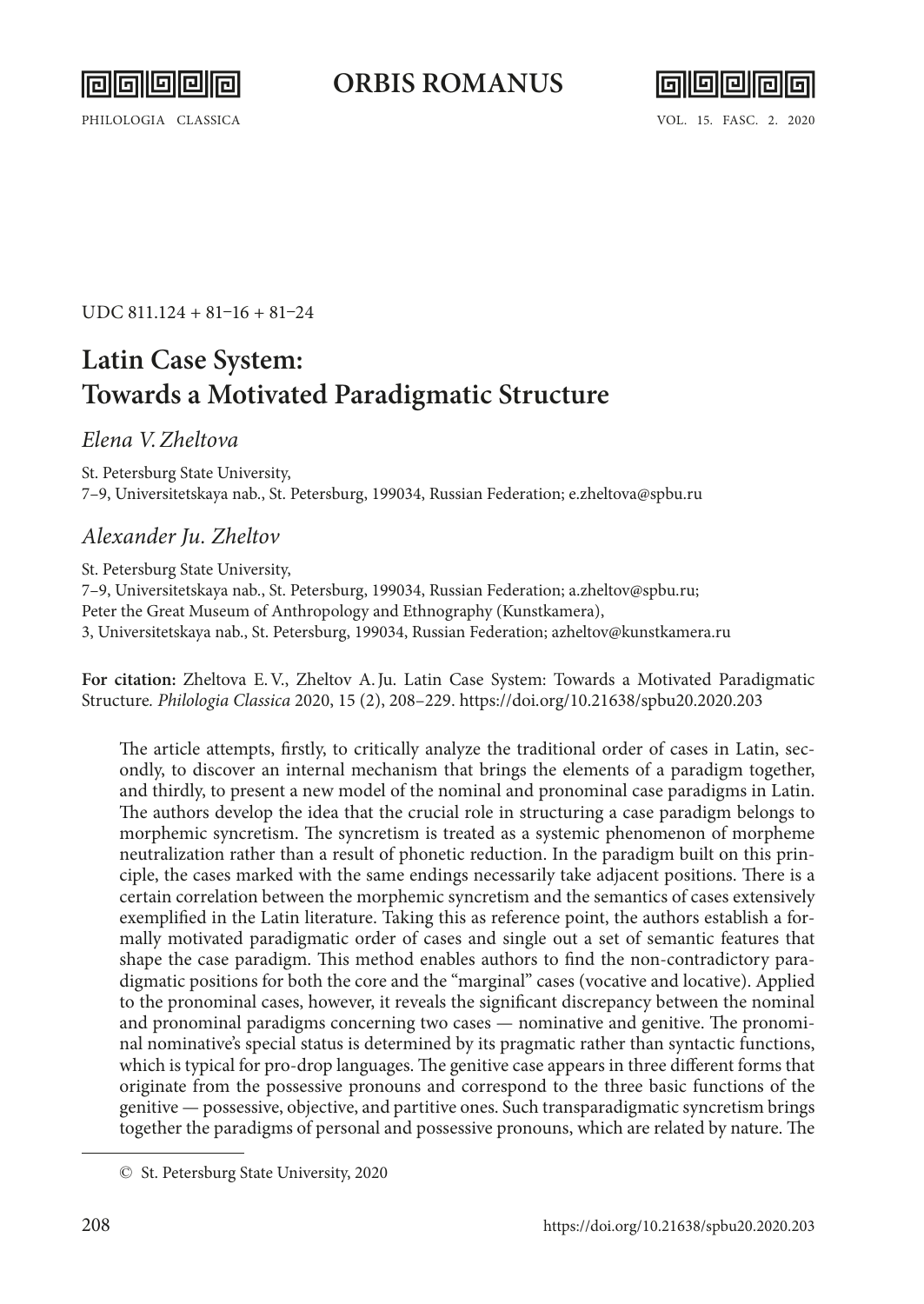approach suggested in this study makes it possible to present in a new way the nominal and pronominal case paradigms, to demonstrate in what points they differ from each other, and to highlight some functional and semantic features of the particular cases.

*Keywords:* Latin, case paradigm, nominal and pronominal cases, syncretism, morphemic neutralizations, paradigmatic oppositions.

#### **1. State of the art**<sup>1</sup>

In the long tradition of describing the Latin case system, one can find only three patterns of ordering cases in the paradigm, which slightly differ from each other. The main tradition that goes back to the ancient Greek grammarians<sup>2</sup> and was borrowed by the Romans (with the addition of ablative), puts the cases in the following order: nominative, genitive, dative, accusative, vocative, ablative. A later version of this tradition (see in particular Wheelock's Latin, 11) moves the vocative to the end of the list. The third pattern has been put forward by Kennedy (1972, 5) "to facilitate memorizing": nominative, vocative, accusative, genitive, dative, ablative.

If we start from the original meaning of the word "paradigm" 'example, sample' and pursue only didactic purposes, the question of the case order seems insignificant. If, however, one considers the term "paradigm" from the linguistic standpoint, which goes back to the Saussure's opposition of syntagmatic and associative relations and implies the paradigm structuring of the elements (Saussure 1977, 155–156),<sup>3</sup> then several questions arise:

- 1) why should the elements of the language subsystem which paradigm really is — be listed horizontally or vertically?
- 2) what should paradigm look like?
- 3) what means do connect and distinguish its elements?
- 4) which of the elements are closer to each other within the framework of associative (paradigmatic) relations?

There is one more problem, which turned out to skip the descriptive grammars' attention: what is the reason for syncretism (homonymy) of a large number of the Latin case inflections? The concept "one form — one meaning" is not applicable to the Latin cases, although the potential of any phonological system seems sufficient to develop different forms for all meanings relevant to a particular language. Why is this potential never used even for a minimal set of the elements, which the case paradigm is? Why, on the contrary, the language admits creating a lot of syncretic forms, which works against the criteria of

<sup>1</sup> The first part of this study was presented at the conference *Indoeuropean Linguistics and Classical Philology — XXIV,* St. Petersburg, 2020 (Zheltov, Zheltova 2020 (Желтов А.Ю., Желтова Е.В. Почему язык «экономит» на падежных флексиях, или к вопросу о порядке падежей в латыни. *Индоевропейское языкознание и классическая филология* 2020, 24 (2), 1040–1069)). We are indebted to N.N.Kazansky,

<sup>&</sup>lt;sup>2</sup> Dionysius Thrax singled out the following noun cases in the Greek language: direct (or nominative), genitive, dative, accusative, vocative (Πτώσεις ὀνομάτων εἰσὶ πέντε· ὀρθή, γενική, δοτική, αἰτιατική, κλητική. Λέγεται δὲ ἡ μὲν ὀρθὴ ὀνομαστικὴ καὶ εὐθεῖα, ἡ δὲ γενικὴ κτητική τε καὶ πατρική, ἡ δὲ δοτικὴ ἐπισταλτική, ἡ δὲ αἰτιατικὴ † κατ' αἰτιατικήν, ἡ δὲ κλητικὴ προσαγορευτική (Dion. Thrax 31.5 Uhlig)). This order, based on the earlier research of peripatetics and stoics, had been recognized by the time of Cleochares of Myrlea (amid the 3<sup>rd</sup> c. BC), as Barwick, with reference to Wackernagel, points out (Barwick 1933, 593– 594). On the early history of the term 'declension' and the case lables, see Blake 2001, 18–19; 2008, 13–16. 3 Соссюр Ф. *Труды по языкознанию.* М.: Прогресс, 1977.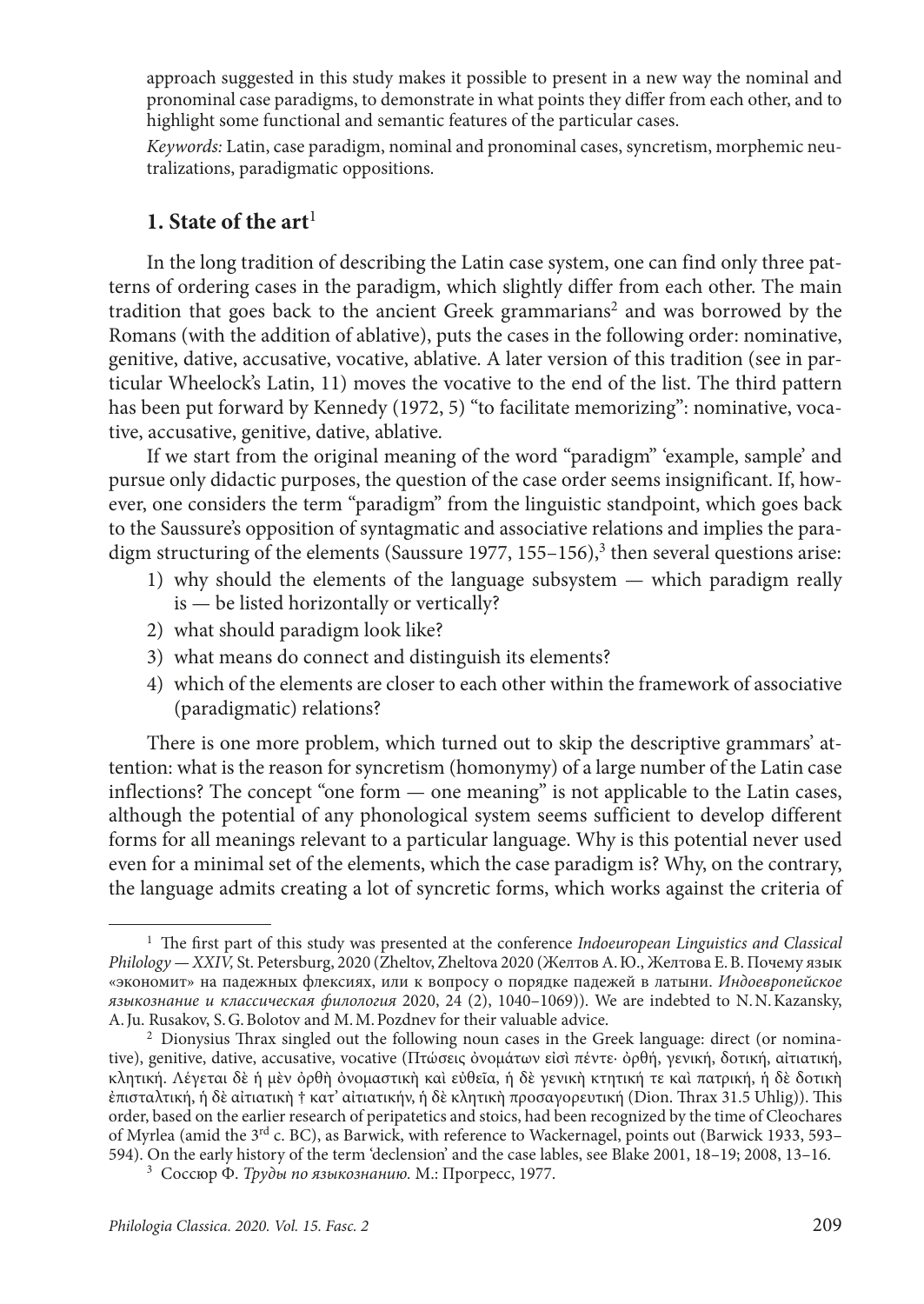unambiguity? Explaining syncretism by the "principle of economy" does not solve the problem: the question remains why the language in some cases saves on linguistic material while in others (for example, in the case of synonymy), it admits redundancy. The phonetic reduction process may be a reasonable explanation for some cases but does not answer why some forms are reduced (or are reduced earlier than others) while others are not.

These challenging questions do not find answers within the framework of the Latin case system and beyond, although the attepmts have been made since at least the 18<sup>th</sup> century. It was Rasmus Kristian Rask who devoted most attention to the question of the case order. He was almost haunted by a desire to restore the inflectional paradigms, especially of the Old Germanic tongues and of Latin and Greek, to their natural order. What is more, the Rask's quest really was for insight into the structure of language. His two main formal criteria were derivability and homonymy. The first criterion suggested the placement of 'derived' forms after their bases (e. g., accusatives after nominatives rather than after datives or genitives).4 The second one implied the neighbourhood of terms with similar exponents (Plank 1991, 169–170). Despite such insightful ideas, it is not earlier than in the 20th century that this line of Rask's work was continued.

The reason, probably, is that the language system (*la langue*), unlike speech (*la parole*), can't be observed directly, and we still lack generally recognized methods of describing systemic paradigmatic relations, although the functions of the particular Latin cases in various syntagmatic contexts are described quite exhaustively (see e. g. Woodcock 1959; Hofmann, Szantyr 1972). The attempts to present cases as invariants of these functions, i. e. to find general definitions to cover all the contextual syntagmatic meanings, are not convincing. This is precisely what W.Royal has come up with in his "*Treatise on Latin Cases and Analysis*". Grounded on the philosophical concept that everything in nature, be it perceptible or conceivable, has a starting point, a direction (goal) of movement, an extension, and result, he presented each case as a carrier of one of the macrofunctions (Royal 1860, 5). Thus, the genitive, as a 'causal element,' indicates the prime starting-point, the ablative ('sub-causal element') — the intermediate starting-point, the dative expresses the direction and purpose (object-point), and the accusative, as a limitation case, — the extent and result. The search for invariant case meanings seems to be the primary trend in the Latin case system's modern studies.<sup>5</sup>

It is to be stressed that paradigmatic description of the case system is especially difficult because "case is a category associated with almost all levels of the language: with morphology, since the case is a morphological category expressed with the help of morphemes; with syntax, since cases indicate, *inter alia*, the grammatical status of the constituents; with semantics, since cases express the semantic relations between the words within the clause" (Arkadiev 2009, 59).<sup>6</sup> Analyzing the order of cases in the Russian declension system, Arkadiev, on the one hand, underlines its conventional character; on the other hand, he argues that the question of the order of cases is not entirely meaningless: since declension is a system, its structure may be mirrored by the layout of cases in a paradigm. He, then, raises the question which order better reflects the internal structure of the Rus-

<sup>4</sup> Cf. the Latin 3rd Pers. f. sing. demonstrative *eam*, best 'derived' from Nom. *ea*, rather than from the

<sup>&</sup>lt;sup>5</sup> See, e. g., Serbat 1981a, b; Carvalho 1983; Blake 2001, 34-45.

<sup>6</sup> Аркадьев П.М. Падежи в языках мира, в: Е.В.Муравенко, А.Ч.Пиперски, О.Ю.Шеманаева (ред.) *Лингвистика для всех: Летние лингвистические школы 2007 и 2008*. М., 2009, 59–71.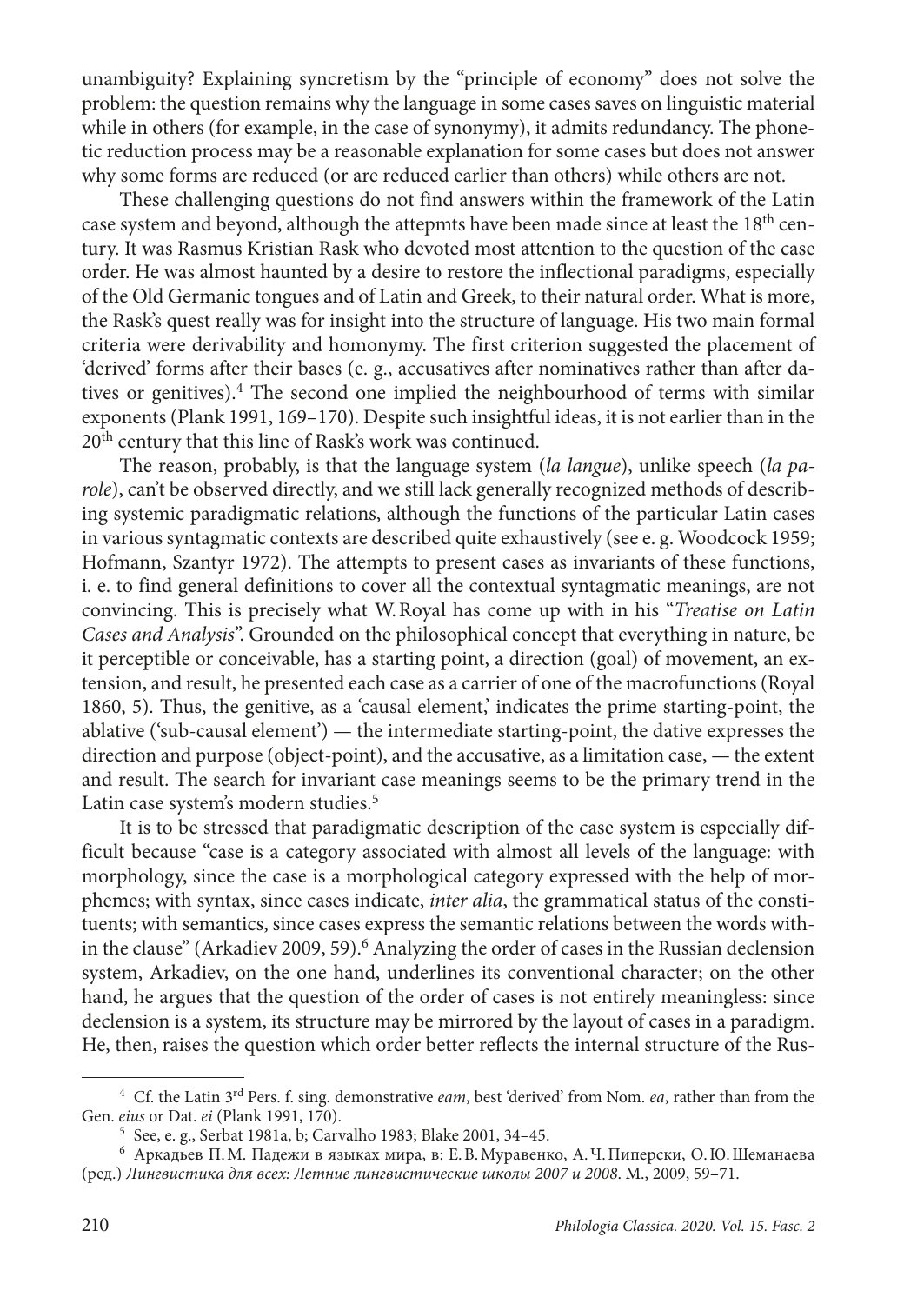sian case system: the traditional (Nominative, Genitive, Dative, Accusative, Instrumental, Prepositional) or the alternative one (Table 1) (Arkadiev 2009, 62–63).<sup>7</sup>

| Case          | $1st$ decl. f. Sg.     | $2nd$ decl. m. Sg.                               | 2 <sup>nd</sup> decl. n. Sg. | 3rd decl. f. Sg.                |
|---------------|------------------------|--------------------------------------------------|------------------------------|---------------------------------|
| Nominative    | рука [ruka]            | $HOC$ [nos]                                      | вино [vino]                  | пыль [ру]']                     |
| Accusative    | руку [ruku]            | $HOC$ [nos]                                      | вино [vino]                  | пыль [ру]']                     |
| Genitive      | руки $[ruki]$          | $Hoca$ [nosa]                                    | вина [viná]                  | пыли [pyli]                     |
| Partitive     | руки $[ruki]$          | $(11)$ Hocy $[12 \text{ nosu}]$                  | вина [viná]                  | пыли [pyli]                     |
| Dative        | руке [ruke]            | $HOCV$ [nosu]                                    | вину [vinu]                  | пыли [pyli]                     |
| Prepositional | $(0)$ руке $(0)$ ruke] | $(o)$ носе $[(o)$ nose                           | $(0)$ вине $(0)$ vine        | (о) пыли $($ (о) pyli           |
| Locative      | $(a)$ pyke $(v)$ ruke  | $(ha)$ Hocy $[(na)$ nosu $](b)$ вине $[(v)$ vine |                              | (в) пыли $\lceil v \rceil$ pyli |
| Instrumental  | рукой [rukoi]          | $HOCOM$ $[nosom]$                                | B <sub>BMHOM</sub> [vinom]   | пылью [pylju]                   |

*Table 1.* **"Motivated" order of cases in Russian**

The first order is determined by the Greco-Roman tradition while the second one by the internal properties of the language, i. e. by the similarity of the case endings. Based on the analysis of the widespread homonymy of the Russian case forms, the author summarizes his observations as follows: "The traditional order places the same case forms far from each other: the nominative and accusative are separated by the genitive and dative, the dative and prepositional  $-$  by the accusative and instrumental, etc. On the contrary, in Table 1, the cases with the same endings are placed next to each other. This order, which has little in common with the traditional one, clearly reflects morphological similarities and differences of cases and is often used in research on the Russian language" (Arkadiev 2009, 64).

## **2. Three-dimensional approach of Jakobson and Tronsky**

A nonconventional three-dimensional model of the Russian case paradigm has been presented by Roman Jakobson (1985 a, b),<sup>8</sup> see Fig. 1. Jakobson came up with a formally motivated case paradigm in which the place of each case is semantically determined.<sup>9</sup> Interestingly enough, Jakobson took in consideration both completely homonymous forms and partially coinciding case inflections he referred to as "primety" 'marks'.

In a similar vein, Joseph Tronsky put forward a three-dimensional model of the Proto-Indo-European case system (Fig. 2) in which the oppositions between the elements

<sup>7</sup> Arkadiev supplemented the traditional system with "partitive" and "locative" cases, which corre-

spond to the second genitive and second prepositional in the Jakobson's scheme (see below, section 2). 8 Якобсон Р.О. К общему учению о падеже, в: Якобсон Р.О. *Избранные работы.* М., 1985, 133–175 (came out first in 1936 ("Beitrag zur allgemeinen Kasuslehre: Gesamtbedeutungen der russischen Kasus"); Якобсон Р.О. Морфологические наблюдения над славянским склонением, в: Якобсон Р.О. *Избранные работы.* М., 1985, 176–197 (first in 1958).

<sup>&</sup>lt;sup>9</sup> A detailed analysis of Jakobson's ideas is given in McCreight, Chvany 1991.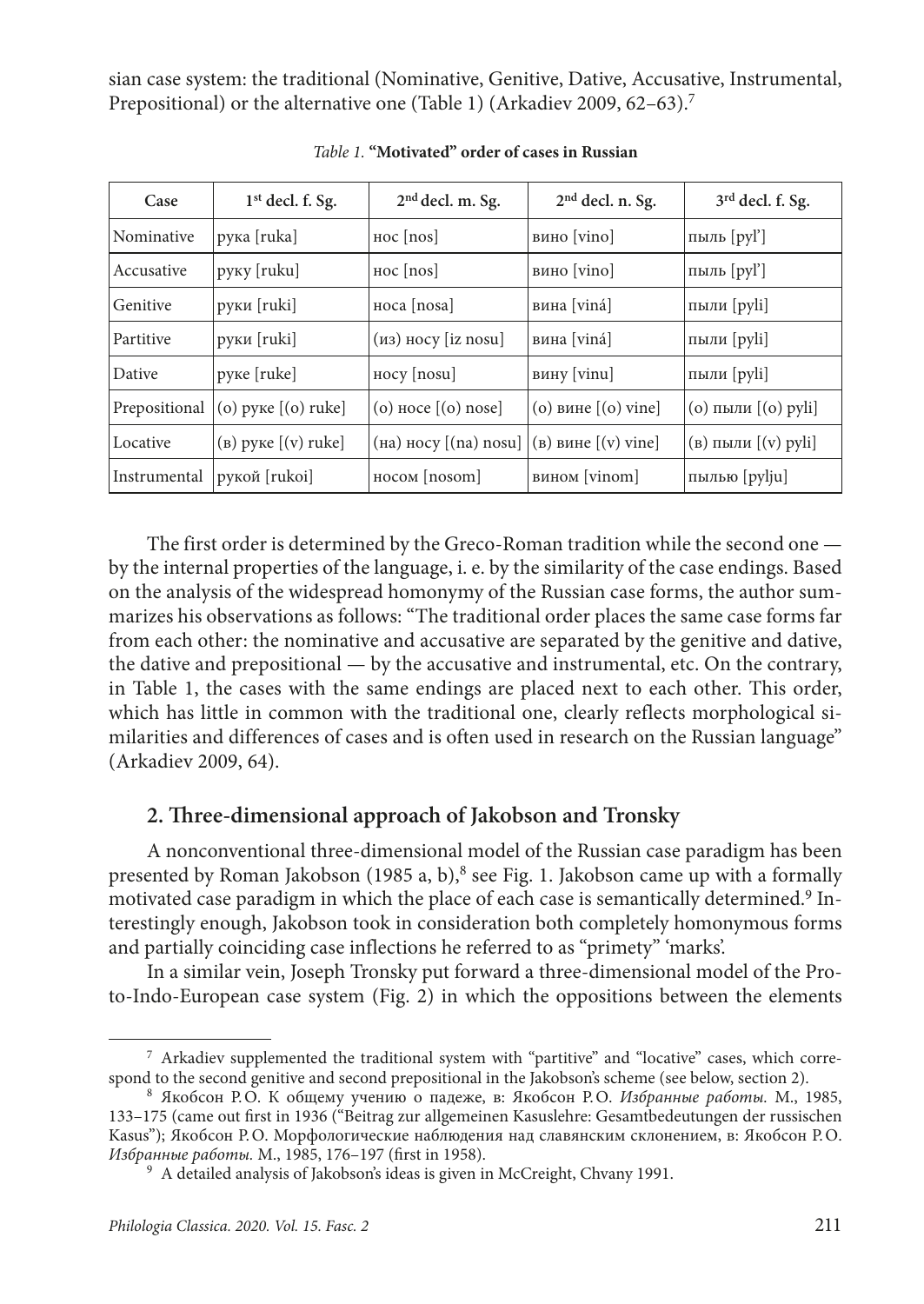

*Fig. 1.* Jakobson's three-dimensional model of the Russian case system



were based on the semantic roles performed by the cases in the syntagm (Tronsky 2001, 467). 10

It is worth stressing that Jakobson and Tronsky have gone beyond the linear model of the case paradigm and convincingly argued that multidimensional schemes could better display the oppositions between cases. Jakobson's oppositions singled out for the Russian case system were based on morphemic and submorphemic neutralizations of neighboring elements. As regards Tronsky's concept, he also argued that neutralization could be one of

<sup>10</sup> Тронский И.М. *Историческая грамматика латинского языка*. *Общеиндоевропейское языковое состояние (вопросы реконструкции).* М., Индрик, 2 2001.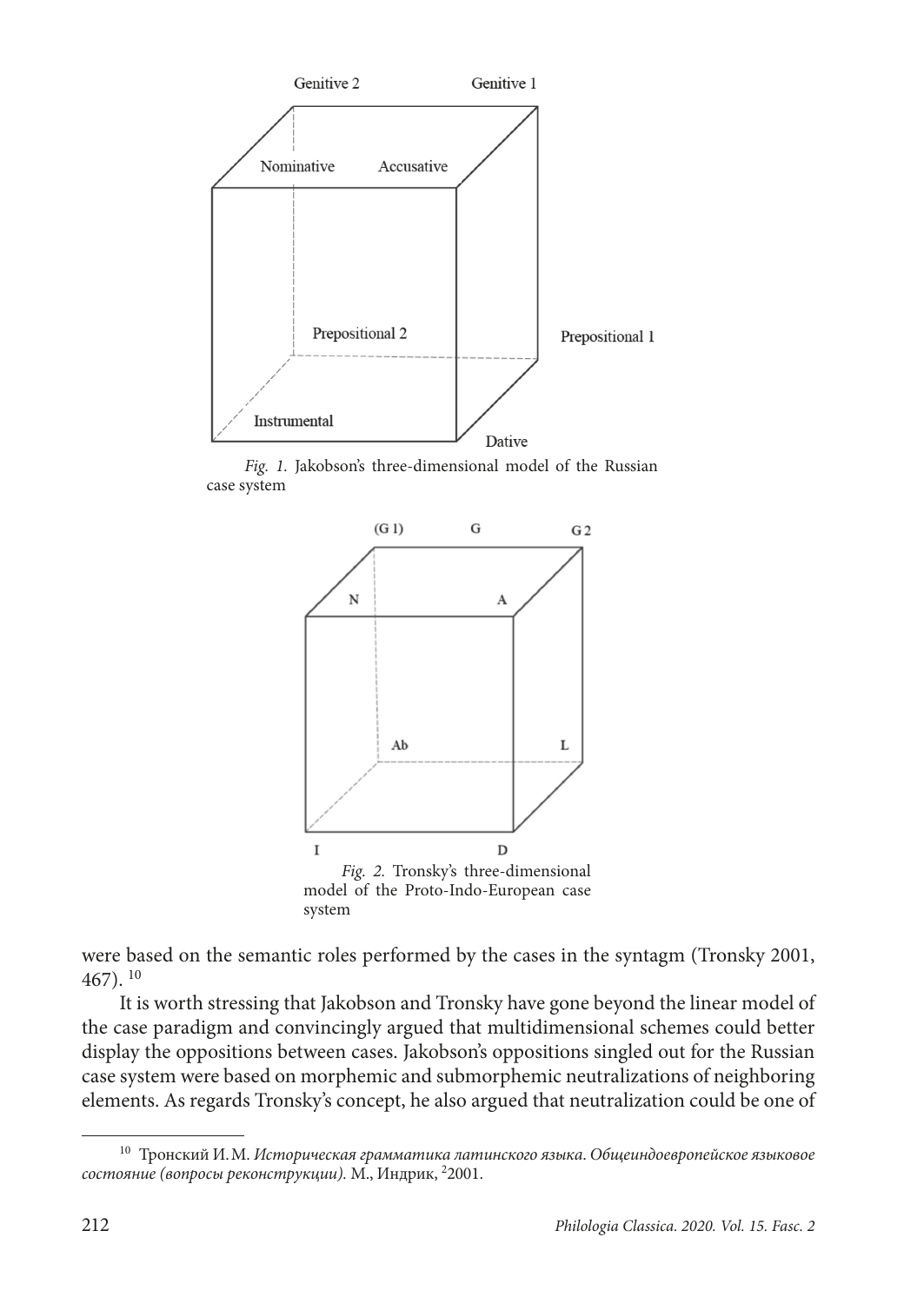the reasons for the case syncretism, which eventually brought about the reduction of the case system in the Indo-European languages.

The semantic invariants for "neighboring" cases suggested by Jakobson and Tronsky are different (in Jakobson's system — "direction, volume, peripherality", in the Tronsky's — "exocentricity, objectness, complicity"). Such discrepancies seem to result from some terminological issues rather than the essential incompliance between the two scholars.<sup>11</sup>

Although highly innovative, the cubic model of the Russian and Proto-Indo-European case systems suggested by Jakobson and Tronsky can hardly be considered universal. Jakobson's cube rests on the Russian eight-case system (with the addition of the second genitive and second prepositional). When trying to adjust the Proto-Indo-European (also eight-case) system to the cubic model, Tronsky (2001, 468) was forced not only to exclude the vocative, which really has a special status, $12$  but also to place the genitive at two points at once (i. e. *Genitivus subiectivus* and *Genitivus obiectivus* referred to as G1 and G2), which, given only one form of the genitive, at least in the noun system, looks like an attempt to fill the gap.<sup>13</sup> Obviously, such a three-dimensional model can hardly be applied to other case systems since any deviation from the "eightfoldness" would either destroy this model or require more and more speculation. What is much more considerable, the pioneering breakthrough beyond linearity made by Jakobson and Tronsky does not consist in the "cubicity" of a paradigm but in highlighting the oppositional nature of paradigmatic relations.

Although put forward in the middle of the last century, Jakobson's ideas are still being discussed in literature.<sup>14</sup> There are two approaches to the interpretation of his concept  $$ morphological and morphosyntactic ones. The morphological approach underlines the semantic and functional autonomy of syncretic forms, which completely rules out the possibility of cross-linguistic generalizations. The morphosyntactic approach, which was put forward by Jakobson, on the contrary, starts from the idea that the syncretism of cases is motivated by their common meaning and functions, and therefore, makes it possible to predict which cases can merge and which cannot, and trace this on various linguistic material (Baerman 2008, 221–222).

We will try to show that the morphosyntactic approach based on the ideas of Roman Jakobson and elaborated in the work of Konstantin Pozdniakov (Pozdniakov 2003;

<sup>&</sup>lt;sup>11</sup> The semantic invariants of cases suggested by Jakobson have come in for criticism, but his general idea has been highly estimated by scholars. See, for example, Pertsov 2001, 26 (Перцов Н.В. *Инварианты в русском словоизменении.* М., Языки русской культуры, 2001): "The specific description of Russian case meanings suggested by the author should be recognized as a failure, but the general concept seems correct and promising, and it is regrettable that attempts to develop a general theoretical idea of Jakobson were not as numerous as it deserves"; Ivanov 1985, 22 (Иванов Вяч. Вс. Лингвистический путь Романа Якобсона, в: *Якобсон Р.О. Избранные работы.* М., 1985, 5–29): "Unfortunately … this line of Jakobson's work remained almost not continued, except for some enthusiastic remarks of our middle-generation linguists", and Pozdniakov 2003, 25: "After the publication of this observation, the middle generation of linguists has become older, but no one systemic study in this area has appeared". It is worth noting that Pozdnyakov's work, without a doubt, is such a systemic contribution to this research area.<br> $^{12}$  See below our considerations on the status of the vocative.

 $13$  The question of how many cases Latin and Russian have is not that easy, see, e. g., Comrie 1991, 42; 48–49. 14 See Schooneveld 1986; McCreight, Chvany 1991; Pertsov 2001; Baerman 2008, *inter alia*. First ver-

sions of Jakobson's papers on Russian declension came out in 1936 and 1958.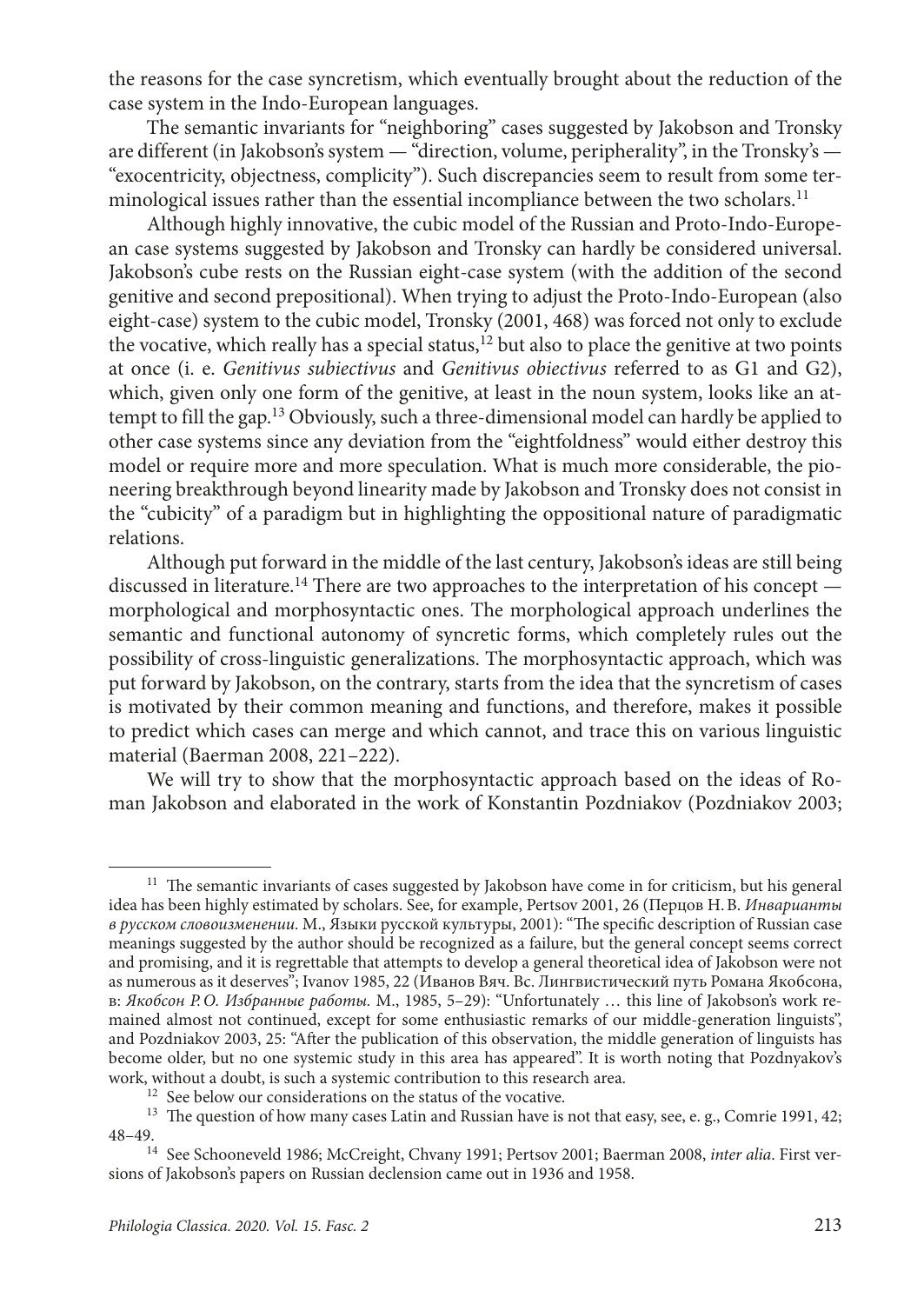$2009$ <sup>15</sup> is relevant for the Latin case system. Pozdniakov considers the neutralization process or — in other words — morphemic syncretism as an important, though not the only means to mark the oppositional relations between the signs. Based on this, the contextual neutralization of the opposition between two elements operates as a marker of belonging to one dimension. In contrast, the differences between these elements can show up in other contexts — paradigmatic or syntagmatic.

# **3. Syncretism as a result of morphemic neutralizations in the Latin case system**

Syncretism of the Latin case inflections is a broadly known phenomenon, which has been analyzed in the context of related phenomena witin other inflectional case systems.16 It is worth stressing that "functional syncretism should be kept apart from morphological syncretism. The latter has its immediate cause in phonetic erosion; its result is the phonological identity of one or more morphemes" (Luraghi 1987, 356). In contrast, functional syncretism we deal with is understood as the merging of different morphemes based on the previous functional overlap and may be of semantic and syntactic origin (Luraghi 1987, 355–357). Sometimes the phonetic and semantic reasons operate hand by hand, which came about with the ablative, instrumental, and locative eventually merged in Latin: "This example from Latin is useful as it shows that phonetic processes <…> do not represent the only driving force of case syncretism. All three source cases have left their traces in both the singular and plural paradigms at least in some of the attested Latin declensions, so phonetic processes alone could not yet result in the simple syncretism of these three cases. Hence, the final outcome is a result of a complex interplay of several mechanisms; in particular, the three source cases must be considered semantically (functionally) close enough to each other, which in turn has licensed the form of one of them to take over the functions of the other(s)" (Barðdal, Kulikov 2008, 474).

Despite the vivid interest of linguists in this topical issue, the exhaustive analysis of the paradigmatic structure based on the oppositions and neutralizations of the Latin cases has not yet been carried out.

First, we will try to analyze nominal and adjectival paradigms of all declensions (apart from the personal pronouns' paradigm, which will be considered in the special section) and present a complete inventory of morphemic neutralizations in Latin.

Based on the syncretism of the case forms, the following neutralizations can be distinguished:17

<sup>15</sup> Поздняков К.И. Микроморфология или морфология парадигмы? *Язык и речевая деятельность* 2003, 5, 22–58; О природе и функциях внеморфемных знаков. *Вопросы языкознания* 2009, 6,

<sup>35–64. 16</sup> See Comrie 1991; Coleman 1991; Gvozdanovic 1991; Plank 1991; Barðdal, Kulikov 2008, and espe-

 $17$  It is worth stressing that only neutralizations of the elements within a single paradigm will be considered as syncretism while the similar forms from different paradigms (e. g., the forms in Gen. Sg. and Nom. Pl. of the first declension, like *amicae*) will be treated as homonymous rather than syncretic ones, which are beyond the scope of this paper.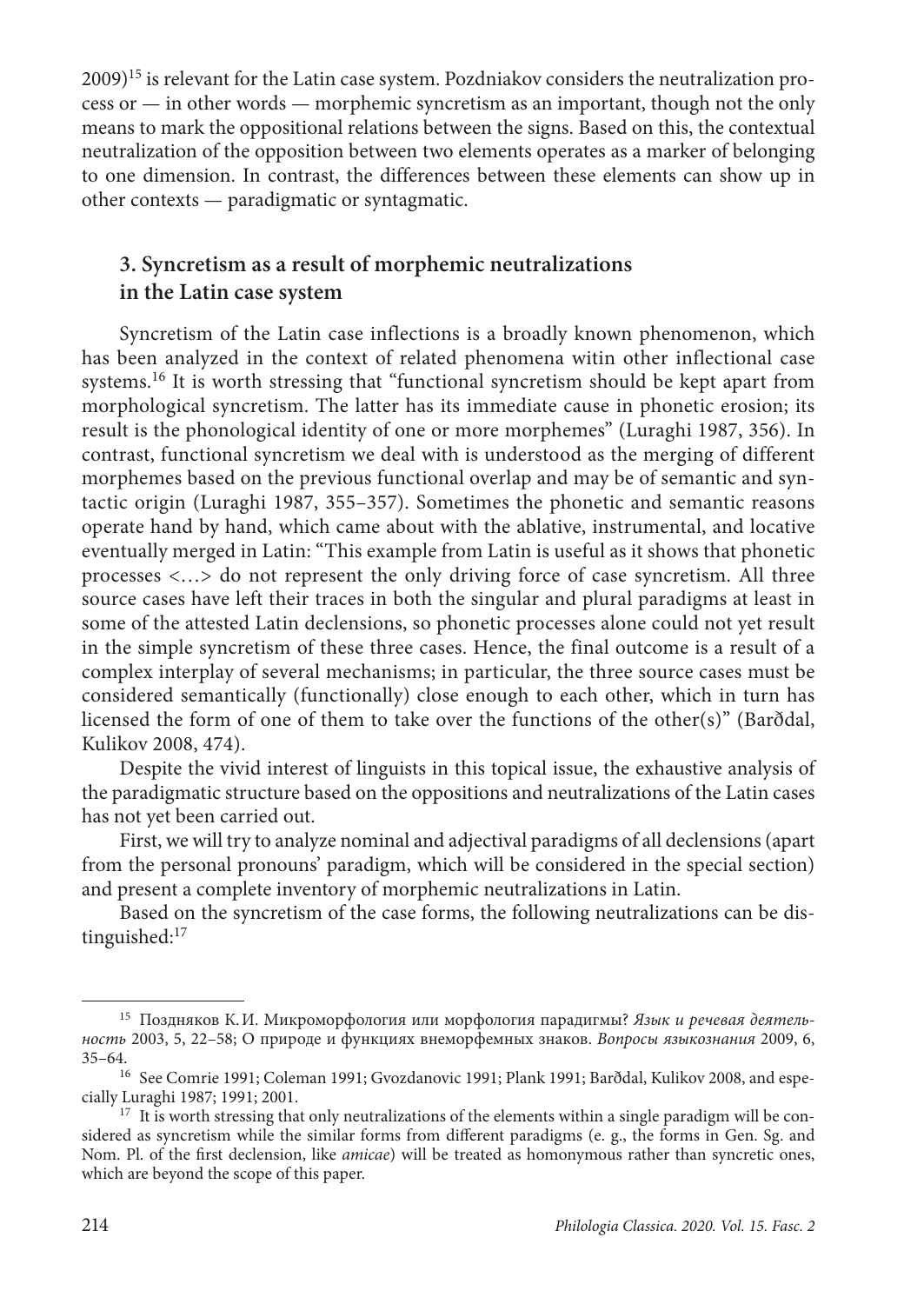**Nominative — accusative**: 1) neuter nouns and adjectives in the singular and plural (e. g., *bellum, corpus, cornu* (N., Acc. Sg.), *bella, corpora, cornua* (N., Acc Pl.), 2) nouns and adjectives of the 3rd, 4th, 5th declensions in the plural (e. g., *leges, fluctus, res* (N., Acc Pl.).

**Dative — ablative**: 1) nouns and adjectives in the plural (e. g., *legibus duris* (D., Abl. Pl.), 2) nouns and adjectives of the 2nd declension in the singular (e. g., *animo*  (D., Abl. Sg.), 3) nouns and adjectives of the 3rd declension with –*i*-stem (e. g., *animali* (D., Abl. Sg.), nouns of the 4th declension in the singular (e. g., *cornu* (D., Abl. Sg.).

**Nominative — genitive:** nouns and adjectives of the  $3<sup>rd</sup>$  declension with  $-i$ -stem (e. g., *hostis fortis* (N., G. Sg.)).

Genitive — dative: nouns and adjectives of the 1<sup>st</sup> and nouns of the 5<sup>th</sup> declension in the singular (e. g., *filiae amatae, diei* (G., D. Sg.)).

**Dative — accusative:** neuter nouns of the  $4<sup>th</sup>$  declension in the singular (e. g., *cornu* (D., Acc. Sg.)).

To sum up, the nominative has syncretic forms with the accusative and genitive, the accusative — with the nominative and dative, the genitive — with the nominative and dative, the dative — with the accusative, genitive and ablative, and the ablative — with the dative.

## **4. Paradigmatic structure of the core Latin cases**

In this section, the five core cases, $18$  i. e., nominative, accusative, genitive, dative, and ablative, will be considered. The next two sections will concern the "marginal" cases — the vocative and locative.

According to the well-known principle "there is no opposition without neutralization",<sup>19</sup> we argue that the syncretism of cases is a manifestation of the oppositional relations between them. With this presumption in mind, we will have only one paradigmatic structure of the case oppositions (see Fig. 3), which will be based on the formal language data — the syncretic forms, rather than on





the speculative semantic generalizations. It is to be stressed that in our scheme, syncretism of "non-adjacent" elements, e. g., accusative and ablative, is possible only on the condition that there is syncretism between the dative and ablative, that is, without the dative / ablative syncretism, the accusative / ablative syncretism is impossible either.

Since neutralization is nothing but a systemic process, one will find some correlations between the similar semantic and syntactic functions of the cases, on the one hand, and their neutralization, on the other. In what follows, we will show the correlations between the "paradigmatic vicinity" of the cases and the similarity of their functions and semantics.<sup>20</sup>

<sup>&</sup>lt;sup>18</sup> "Core" in terms of Comrie 1991, 48.<br><sup>19</sup> This principle was postulated in phonology, where the structure of paradigmatic oppositional relations was developed much better than in morphology.

<sup>&</sup>lt;sup>20</sup> Surprisingly, it was Rasmus Rask who supposed first that semantic and functional affinities between cases (or presumably between the terms of any other category as well) are conducive to homonymy (Plank 1991, 190), but seemingly, Rask did not distinguish between homonymy and syncretism.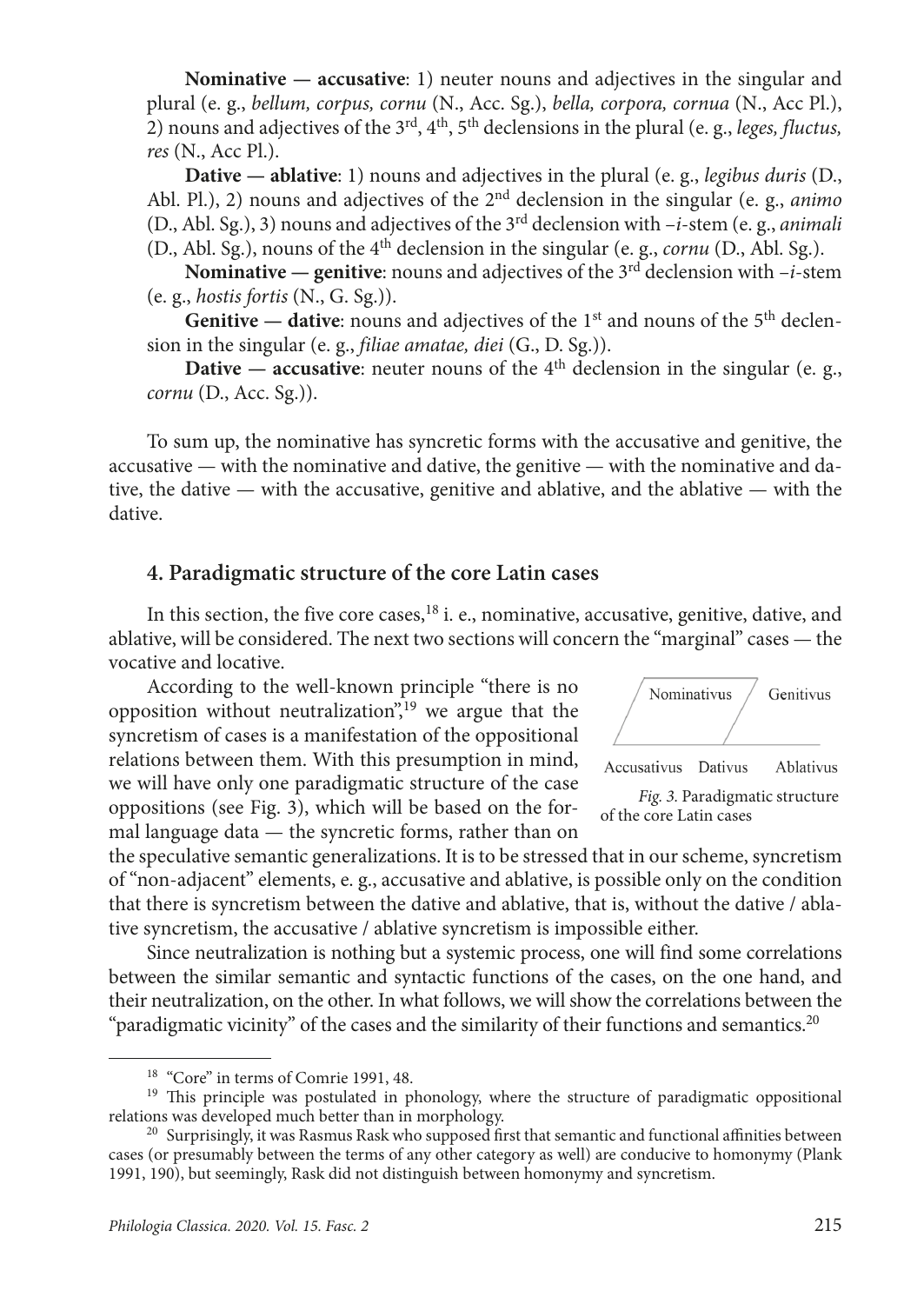# **5. Functional and semantic similarity of the syncretic cases**

Let's start with syncretism of the nominative and accusative, as "principal" (or "direct") in comparison with the rest — indirect — cases. Thus, the accusative can take over the primary syntactic function of the nominative — to express the subject of an action or a state — in the construction *Accusativus cum Infinitivo*, in the function *Accusativus exclamationis* and constructions with impersonal verbs expressing repentance (*poenitet*), annoyance (*piget*), shame (*pudet*), and disgust (*taedet*) :

- (1) *Сassius semet eo brevi venturum pollicetur.* (Sall. *Cat.* 44. 2)
- (2) *Ad illum modum sublitum os esse mi hodie!* (Plaut. *Capt*. 783)21
- (3) *Quam me pudet nequitiae tuae, cuius te ipsum non pudet.* (Cic. *Phil.* 2. 30. 76)

There is a functional similarity between the dative and ablative: the arguments marked with these cases may perform a semantic role of the agent in the passive constructions, which is traditionally called *Ablativus auctoris* (4) and *Dativus auctoris* (5–6):

- (4) *Idem hoc fit a principibus Hispaniae.* (Caes. *BGall*. 1. 74, 5)
- (5) *Faciendum id nobis, quod parentes imperant.* (Plaut. *Stich*. 54)
- (6) *Mihi captum consilium iam diu est.* (Cic. *Fam.* 5. 19. 2)

The semantic affinity of the nominative and genitive is not so obvious at first glance. However, functional similarity between them can also be found. 22 Thus, *Genitivus subiectivus*, in fact, is a nominalization of a predicate whose subject changes its marking from nominative to genitive:

## (7) *hostes metuunt* > *metus hostium; Caesar advenit > adventus Caesaris*

Besides, the genitive functions as a subject of the verbs *interest* and *refert* 'be important':

(8) *Rei publicae interest mulieres dotes saluas habere, propter quas nubere possunt* (Iust. *Dig.* 23. 3. 2.1)

The same holds for *Genetivus characteristicus*:

(9) *Cuiusvis hominis est errare.* (Cic. *Off.* 1. 122)

<sup>&</sup>lt;sup>21</sup> Such cases can be interpreted as exclamative *Accusativus cum Infinitivo* (Pinkster 2015, 366).<br><sup>22</sup> In fact, the formal and functional similarity between the nominative and genitive is proved his-

torically, because the affix *\*-os* was common for the genitive and nominative of the active nouns in Proto-Indo-European (Gamkrelidze, Ivanov 1984, 270 (Гамкрелидзе Т.В., Иванов Вяч. Вс. *Индоевропейский язык и индоевропейцы*. Т. 1. Тбилиси, Изд-во Тбилисского университета, 1984)). Sihler also points out the common inflection *\*-s* in Nom. Sg. and Gen. Sg. of masculine / feminine nouns (Sihler 1995, 250). A detailed survey of current views on the ergative / active stages of PIE language, see in Willi 2018, 504–544, with particular focus on coinciding endings for the non-neuter nominatives and genitives (p. 506), and in Kazansky 2019, 144.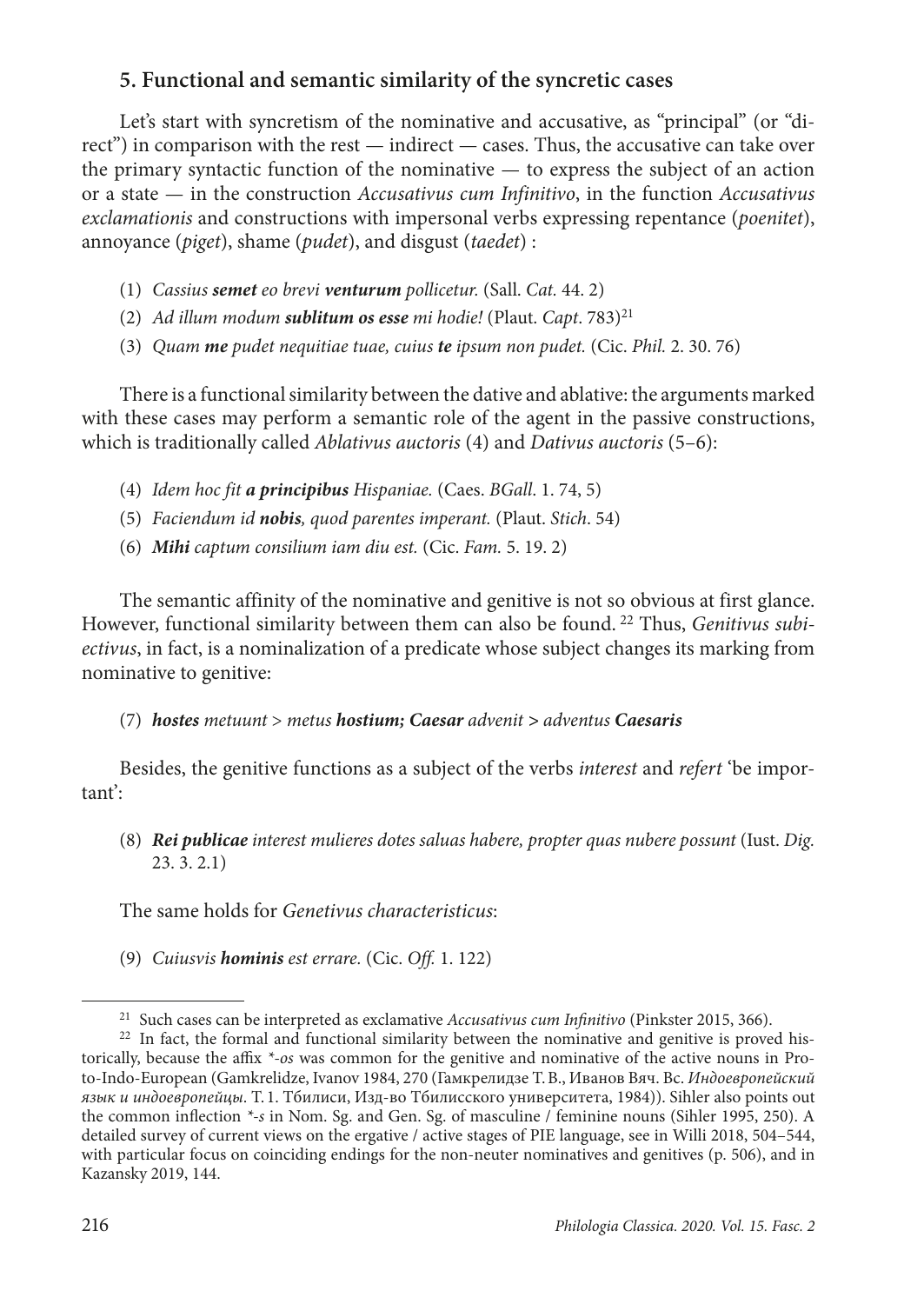As regards the genitive and dative, both cases can express possession, resp. *Genetivus possessivus* and *Dativus possessivus*:

(10) *Hic versus Plauti non est.* (Cic. *Fam*. 9. 15)

(11) *In hac insula est fons aquae dulcis cui nomen Arethusa est.* (Cic. *Verr.* 4. 118)

Finally, the dative and accusative also have something in common when expressing the idea of "direction".<sup>23</sup> It is known that the primary syntactic function of the dative is an indirect object in the constructions with bivalent and trivalent verbs:

(12) *Venus nupsit Vulcano.* (Cic. *Nat. D.* 3, 59)

(13) *Diva solo fixos oculos aversa tenebat.* (Verg. *Aen.* 1. 651)

However, the accusative can also indicate the direction, either without a preposition (*Accusativus directionis*), or more often, with a preposition:

(14) *Balbus recta a porta domum meam venit.* (Cic. *Fam.* 9. 19)

(15) *Hannibal in hiberna Capuam concessit.* (Liv. 23. 18)

In addition, both cases may express a purpose: hardly anyone would question the common purpose semantics of *auxilio* (*Dativus finalis*) in (16) and the supine *irrisum* in (17) which is in fact the "accusative form of abstract verbal noun of the fourth declension, ending in -*um*" (Pinkster 2015, 64):

- (16) *Pausanias venit Atticis auxilio.* (Nep. 8, 3, 1)
- (17) … *nunc venis etiam ultro irrisum dominum* (Plaut. *Am.* 587).

All these examples leave no doubt that all the formal oppositions and neutralizations under consideration have functional and semantic correlations. Hence, the syncretism of cases is not accidental, which is displayed in Fig. 3 (above).

Thus, two crucial questions have got their answers — what the reason for the case syncretism is, and what the paradigm of cases looks like. As we have already seen, the most vulnerable part of paradigmatic constructions offered by Jakobson and Tronsky was an attempt to single out a semantic invariant for each case. Nevertheless, if such invariants are just an auxiliary tool of analysis based on the formal linguistic material, they seem much more motivated, although specific for the particular language rather than reflecting a kind of logical matrix.

In Latin, the opposition of the nominative and genitive, on the one hand, and the accusative, dative, and ablative, on the other, can be described as the semantic opposition of *object* cases (Аcc., Dat., Аbl.) vs. *non-object* cases (Nom., Gen.).24 What is more, the

<sup>23</sup> On the dative of direction in Proto-Indo-European, see in detail Kazansky 1989, 118 (Казанский Н.Н. К реконструкции категории падежа в праиндоевропейском, в: А.В.Десницкая (ред.) *Ак-*

<sup>&</sup>lt;sup>24</sup> One can see a kind of contradiction of this statement with the function *Genitivus obiectivus*. However, it is not the case because this function is part of the nominal dependency and does not imply the in-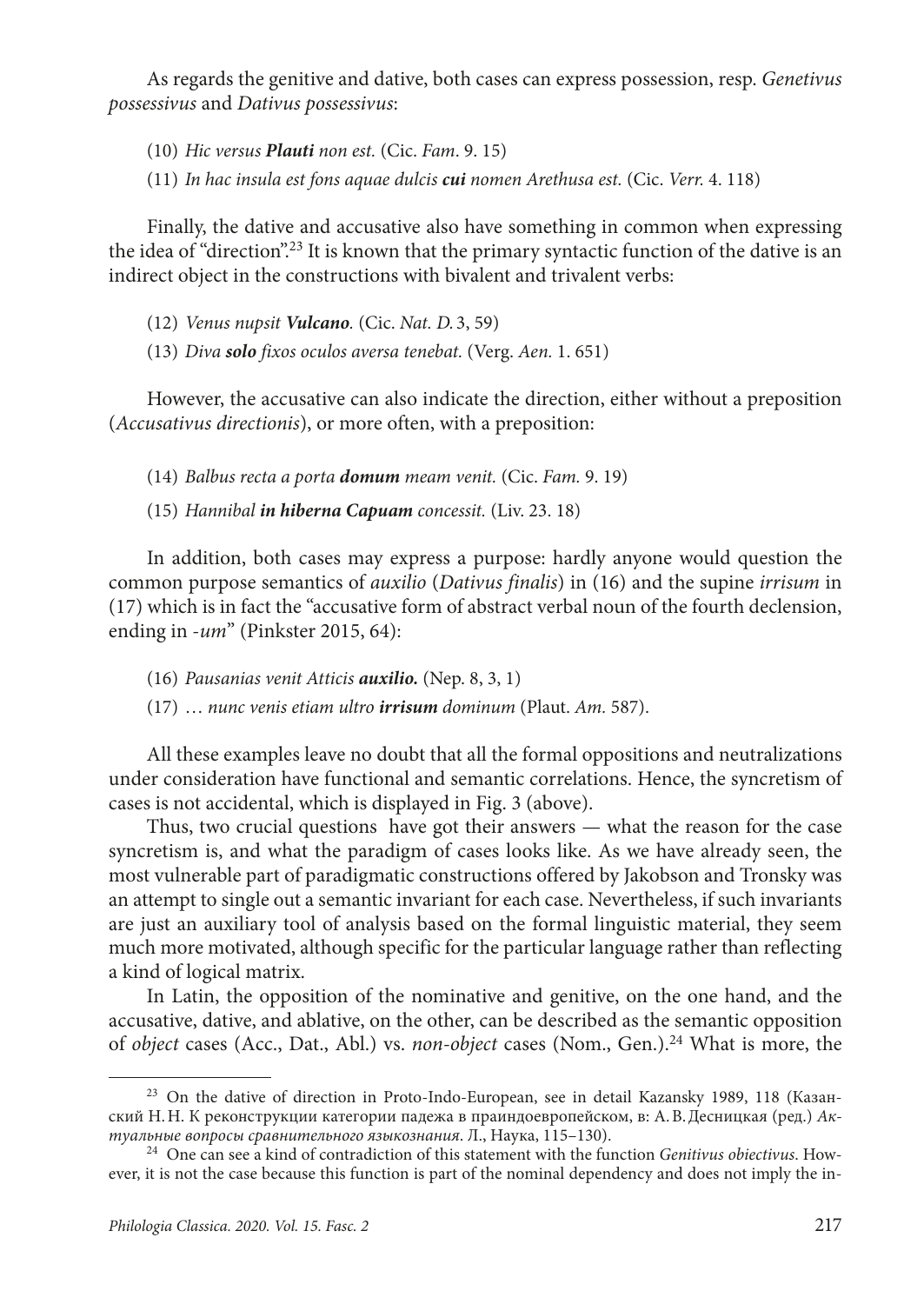accusative will convey direct "objectness", the dative — indirect one, and the ablative adverbial "objectness", while the nominative and genitive are not marked with the feature "objectness". In view of the involvement in the argument structure, the nominative and accusative are principal cases, as they are indispensable for a minimal predication, while without all the other cases such a predication is possible. Regarding the oblique cases, one can single out a common feature "possessiveness" for the genitive and dative, while the ablative will be marked by the feature "circumstanceness", i. e., less degree of involvement in the argument structure. All in all, the set of differential paradigmatic features of the five core cases looks like this:

Nominative — principal, non-object; Accusative — principal, object; Genitive — non-principal (oblique), non-object, possessive; Dative — non-principal (oblique), object, possessive; Ablative — non-principal, object, adverbial.

## **6. Marginal cases within the general paradigmatic structure**

The fundamental problem of the paradigmatic models we had observed before is their inflexibility and inability to respond to dynamic changes languages inevitably subject to. The "eight-case cube" can be easily destroyed if the number of cases is increased or decreased. On the contrary, the paradigmatic system we suggest is relatively easy to adapt to the dynamic changes related to the "marginal" cases — *Vocativus* and *Locativus* whose traces are observable along the history of Latin*.* Moreover, our method makes it possible to integrate into the paradigm even *Casus Instrumentalis*, which is absent from Latin since it merged with the ablative as early as at the Proto-Italian stage.

## *6.1. Vocative*

The vocative is a particular case often taken out of the case system (as Tronsky does in his work). Helen Vairel (1981) also takes this case out of the paradigm because of its obvious relevance to the category of the person rather than the case. If one follows the generally accepted definition of the case: "case is a system of marking dependent nouns for the type of relationship they bear to their heads" (Blake 2001, 1), it is clear that the vocative does not fit in with it, as it does not depend on any element of a syntagma and, accordingly, has no syntactic/semantic relations with other constituents. The ancient grammarians probably did understand this since it is not until Dionysius Thrax  $(170 - 90 B.C.)$ that the vocative was identified as a case and included in the case system (Blake 2001, 19).

The vocative has a dual nature. It is associated deictically and pragmatically with the addressee and, therefore, is directly related to the 2<sup>nd</sup> person pronouns rather than to the other cases. At the same time, morphologically, the vocative has syncretic forms with the nominative in all declensions except for the masculine singular nouns and adjectives of the 2nd declension and several Greek nouns. Thus, we must admit both the vocative's opposition to all other cases and its morphological closeness to the nominative.

volvement of the genitive in the verb argument structure, for which the term "objectness" is relevant. About the genitive as marking nominal dependency, see Luraghi 1987, 362–363.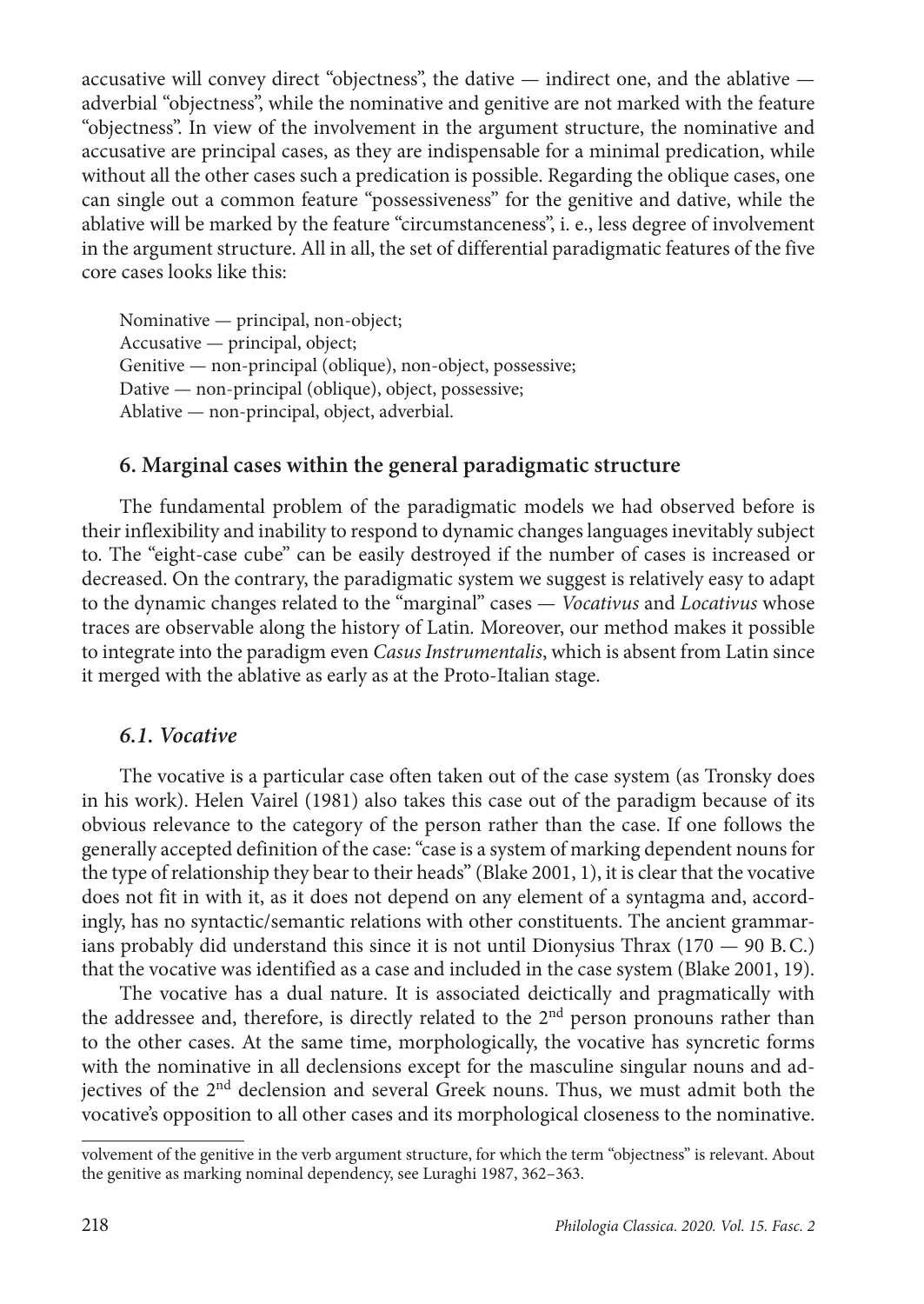Such a "provocative" character of the vocative is highlighted by M.Daniel and E. Spencer in their typological paper: "The fact that the vocative can form part of the case paradigm without realizing any recognized grammatical or other case-like relation means that it poses an interesting challenge to our conceptions of what a case is" (Daniel, Spencer 2008, 234).

Since we have already postulated the obligatory dependence of the case paradigm on the morphemic syncretism, which is clearly observed in the vocative case, we should integrate it into the scheme we have proposed. Such integration, however, will not challenge our meth-







odology, which is flexible and open to any dynamic changes: the contradiction between the syncretism of the vocative and nominative, which creates the oppositional relations between them, and the lack of the "case-like relations" between the vocative and the other cases, will be overcome by opening a "new dimension", see Fig. 4.

The semantic invariant for the vocative, therefore, is its "deicticity". Being syntactically unmarked, the vocative tends to be a pure stem without inflection, as its counterpart — the nominative — often does. Its paradigmatic position is characterized by minimal involvement in the opposition system, making it less stable than other cases and, accordingly, the right candidate for reduction. From this viewpoint, the next candidate for such a reduction is ablative, which is clearly documented by the Latin case system's history.

#### *6.2. Locative*

It should be mentioned that there were two more cases in the Proto-Indo-European language — the instrumental and the locative. Unlike the instrumental, which merged with the ablative back in the Proto-Italian (Hofmann, Szantyr 1972, 21–22), the locative had its own long history. Although the locative was ruled out from the paradigm of Latin cases by Roman grammarians, since the locative functions in classical Latin basically were performed by the ablative, rudimentary this case continued to exist and was actively used in some common nouns (e. g., *domi, humi, ruri (rure), militiae*) and in the names of cities and islands (e. g., *Romae, Corinthi, Delphis, Cypri*). As is clear from the examples, it has a genitive-like ending in the 1<sup>st</sup> and 2<sup>nd</sup> declensions, and ablative-like ending in the 3<sup>rd</sup> declension and in the plural nouns of all declensions:

#### (18) *Ut Romae consules, sic Carthagine quotannis annui bini reges creabantur.* (Nep. 21. 7. 4)

According to Sihler, "such case syncretisms are commonplace, but the merging of the ablative and locative is puzzling: the notions 'at, in, on' are functionally remote from 'away'" (Sihler 1995, 253). This merger could be based on the similarity of the inflections of Abl. Sg. and Loc. Sg. *-e*, which, however, had a different origin (Sihler 1995, 285), but for Sihler, the merging of the dative and locative would be more understandable (Sihler 1995, 253). As for the similarity of the genitive and locative, it is the result of the historical development and syncretism of two different inflections: *-i* (G. Sg.) and *-ei* (Loc.Sg.) (Sihler 1995, 260).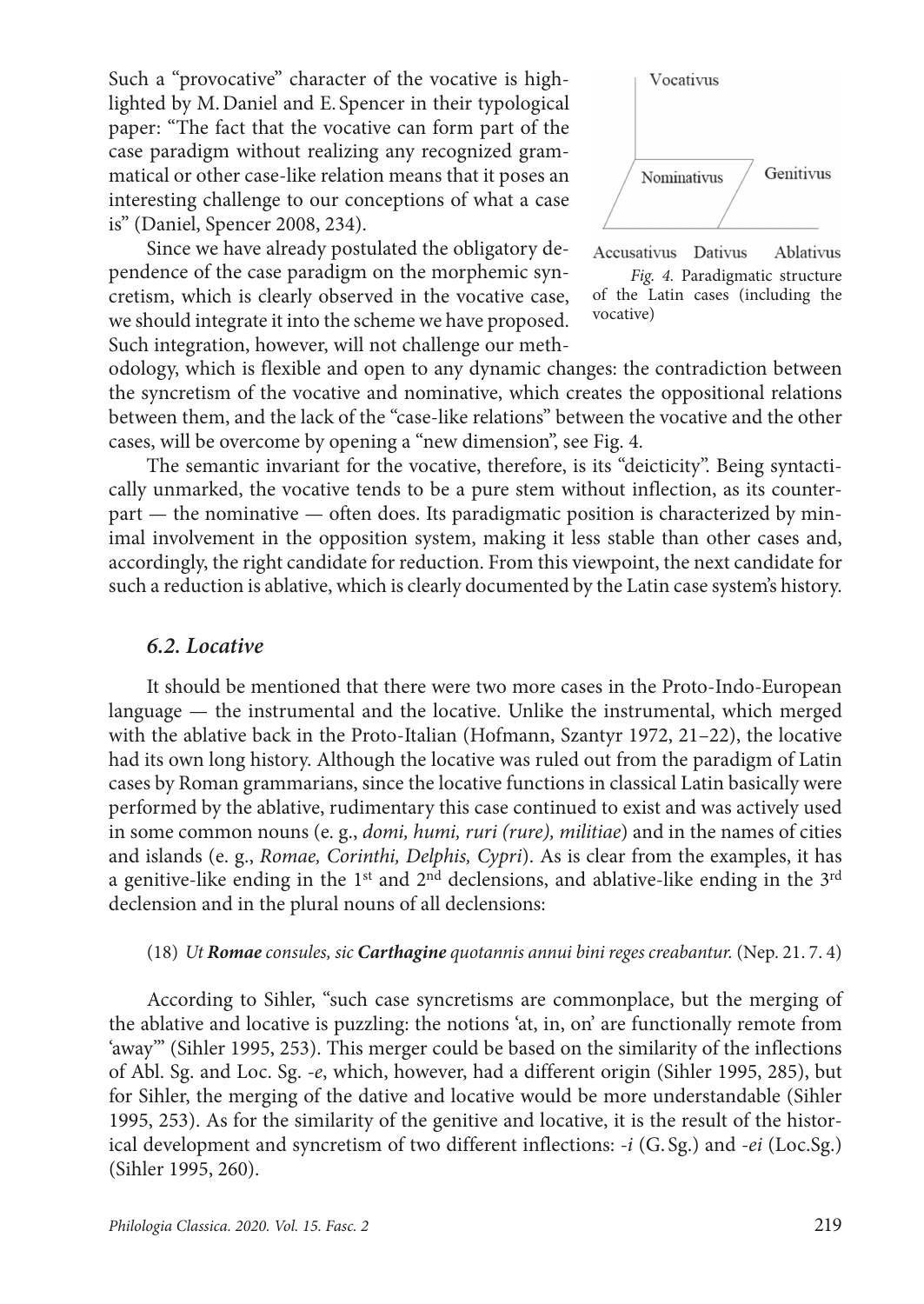



Our approach will solve the mystery of both the ablative/locative conflation and the genitive/locative merging. It will also explain the marginal and disappearing status of the locative in Latin (see Fig. 5): the geometrically predictable paradigmatic position of the locative between the genitive and ablative is motivated by its syncretism with these cases.

The weakest  $-$  compared to other cases — status of the locative is explained by the fact that its syncretism is complete. The locative has no forms that do not coincide with either

the genitive or the ablative, while all other cases (including the vocative) do have such forms. The lack of its own inflections eventually led to its early "squeezing" out of the paradigm.

In Latin grammars, the locative can be included in the paradigm or excluded from it, but our scheme is compatible with any variant due to its dynamic potential. The feature "circumstanceness" which had been singled out earlier in the ablative correlates well with the paradigmatic position of the locative, as well as its "non-object" character. If one allows for the locative in the paradigm, its paradigmatic invariant should be described as follows: non-principal, non-object, adverbial.25

The system of oppositions we suggest would have allowed us to reconstruct the position of *Instrumentalis* had it been preserved in Latin: it would be located on the same line with the accusative, dative, and ablative. Neutralization of the opposition between the ablative and instrumental must have taken place very early. This early neutralization and merger of the two cases could probably be due to the minimal involvement of the instrumental in the paradigmatic oppositions (in fact, only with the ablative). The same holds for the scenario of reducing the ablative itself, although much later, at the final stage of the Latin language (Calboli 1983, 47).

## **7. Pronominal cases in Latin**

The syncretism of case inflections in the personal pronouns' system differs significantly from what we have observed in the noun system. Besides the most common neutralizations which are found throughout all Latin declensions in the plural (*nos* — Nom/ Acc 1pers. Pl., *vos* — Nom/Acc 2 pers. Pl., *nobis* — Dat/Abl 1 pers.Pl., *vobis* — Dat/Abl 2 pers.Pl.) there is only one neutralization in the singular: **me** — Acc/Abl 1 pers. Sg., **te** — Acc/Abl 2 pers. Sg. (Table 2).

Table 2 highlights three issues we face in describing paradigmatic oppositions within the pronominal case system: first, the differences in the syncretism of the nominal and pronominal cases will inevitably bring about some changes in the pronominal paradigm as compared to the nominal one; second, the neutralizations we observe in Table 2 are not enough to "glue" the paradigm, which is their functional role; third, Genitive 1 and Genitive 2 do not form neutralizations with any other cases, while the difference between the two genitives themselves is neutralized in the singular and is realized in the plural.

<sup>&</sup>lt;sup>25</sup> A similar observation that "ablative, locative and instrumental were the cases of circumstantial rather than core relations in Indo-European" is found in Luraghi 2002, 39–40 and Serbat 1989, 281.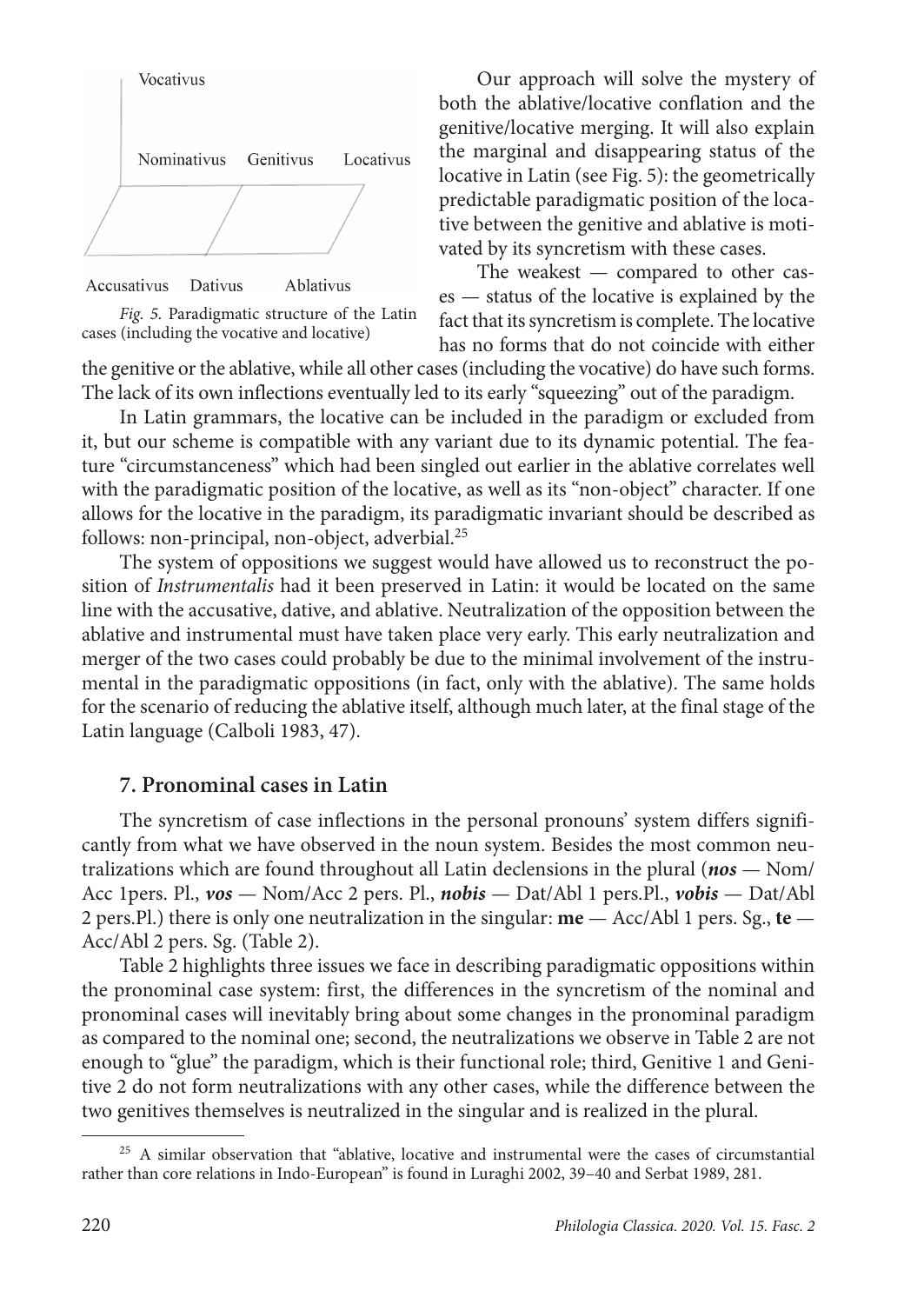|            | 1 Sg. | 2 Sg. | 1 Pl.       | 2 Pl.               |
|------------|-------|-------|-------------|---------------------|
| Nominative | ego   | tū    | $n\bar{o}s$ | $\nu\bar{\sigma} s$ |
| Genitive 1 | meī   | tuī   | nostrī      | vestrī              |
| Genitive 2 |       |       | nostrum     | vestrum             |
| Dative     | mihī  | tibī  | nōbīs       | vōbīs               |
| Accusative | mē    | tē    | $n\bar{o}s$ | $\nu\bar{\sigma} s$ |
| Abative    | mē    | tē    | nōbīs       | vōbīs               |

*Table 2.* **Declension of the personal pronouns with the emphasis on the case neutralizations**

In what follows, we will try to offer a solution to all these issues.

## *7.1. The role of possessive pronouns in shaping the pronominal paradigm*

Whereas in the nominal paradigm, syncretic forms are in complementary distribution to each other throughout all declensions, the personal pronouns seem to lack such variability. This, however, is not entirely true. Historically, possessive pronouns turned out to be in complementary distribution to personal pronouns (Tronsky 2001, 197). Actually, the possessive pronouns *meus, tuus, noster* and *vester* follow the standard adjective declension and, therefore, are part of the nominal case paradigm. At the same time, they are closely related to the paradigm of personal pronouns since they indicate the possessor's grammatical person.26 Consequently, the category of person is relevant for both personal and possessive pronouns. Therefore, while analyzing syncretism of the personal pronouns, we can also take into consideration the syncretism of the possessive pronouns, which — in addition to the oppositions Nom/Acc and Dat/Abl — will give us the opposition Gen/Dat:

*meae* — Gen/Dat 1 pers. Sg., f; *tuae —* Gen/Dat 2 pers. Sg., f; *nostrae* — Gen/Dat 1 pers. Pl., f; *vestrae* — Gen/Dat 2 pers. Pl., f. (Table 3).

|        | Possessor in the singular |     |                         |     |      |     |
|--------|---------------------------|-----|-------------------------|-----|------|-----|
|        | Possessee in the singular |     | Possessee in the plural |     |      |     |
| Gender | m                         |     | n                       | m   |      | n   |
| Case   |                           |     |                         |     |      |     |
| Nom.   | meus                      | mea | meum                    | meī | meae | mea |

*Table 3.* **Declension of the possessive pronouns** *meus* **and** *noster* **<sup>27</sup>**

<sup>&</sup>lt;sup>26</sup> Historically, possessive pronouns are ordinary adjectives formed from the stem of the personal pronouns by adding thematical inflection *-o-/-eH2-* or the contrastive suffix *-tero-/tereH2*- (Sihler 1995, 382).

<sup>27</sup> The declension of *tuus* and *vester* is not provided in Table 2 since it does not differ from *meus* and *noster*.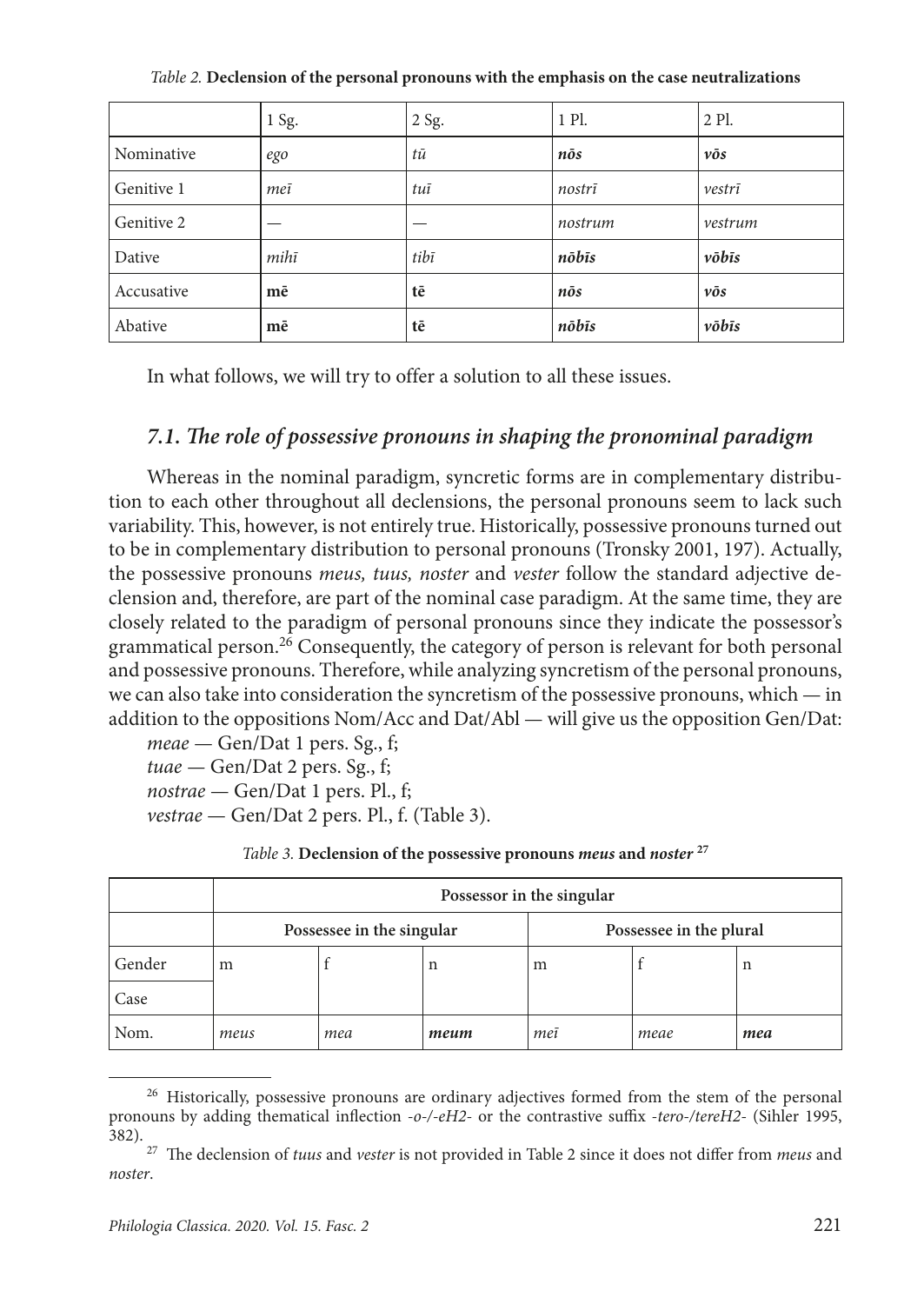|      | Possessor in the singular |         |         |                         |           |                     |
|------|---------------------------|---------|---------|-------------------------|-----------|---------------------|
|      | Possessee in the singular |         |         | Possessee in the plural |           |                     |
| Dat. | meō                       | meae    | meō     | meis                    |           |                     |
| Acc. | meum                      | meam    | meum    | meōs                    | meās      | mea                 |
| Abl. | meō                       | meā     | meō     | meis                    |           |                     |
|      | Possessor in the plural   |         |         |                         |           |                     |
|      | Possessee in the singular |         |         | Possessee in the plural |           |                     |
|      | m                         | f       | n       | m                       | f         | n                   |
| Nom. | noster                    | nostra  | nostrum | nostrī                  | nostrae   | nostra              |
| Gen. | nostrī                    | nostrae | nostrī  | $nost(r\bar{o})rum$     | nostrārum | $nost(r\bar{o})rum$ |
| Dat. | nostrō                    | nostrae | nostrō  | nostrīs                 |           |                     |
| Acc. | nostrum                   | nostram | nostrum | nostrōs                 | nostrās   | nostra              |
| Abl. | nostrō                    | nostrā  | nostrō  | nostrīs                 |           |                     |

It is clear that both in the nominal and in the pronominal paradigm, all the cases are bound by morphemic syncretism. However, in the pronominal paradigm, this connection seems less rigidly structured than in the nominal one: oppositional relations do not connect the genitive with the nominative, the accusative — with the dative, and the ablative fundamentally changes its paradigmatic position by shifting towards the accusative. The structure looks much less coherent and compact than in the case of the noun paradigm (Fig. 6):



Although the pronominal paradigm looks simplified and monodimensional compared to the nominal one, it is still based on the crucial methodological principle: the cases linked to each other have syncretic forms based on the partial overlapping of their semantic and syntactic functions.

## *7.2. The special status of the nominative within the pronominal paradigm*

The pronominal paradigm drawn up above (Fig. 6) does not consider a fundamentally different (compared to the nominal case system) relationship of the nominative to the rest of the cases based on its special pragmatic status. Indeed, in the nominal paradigm, the nominative is a full-fledged member of the syntactic structure, with its role of the subject (first argument), which is implicitly or explicitly present in the vast majority of Latin clauses.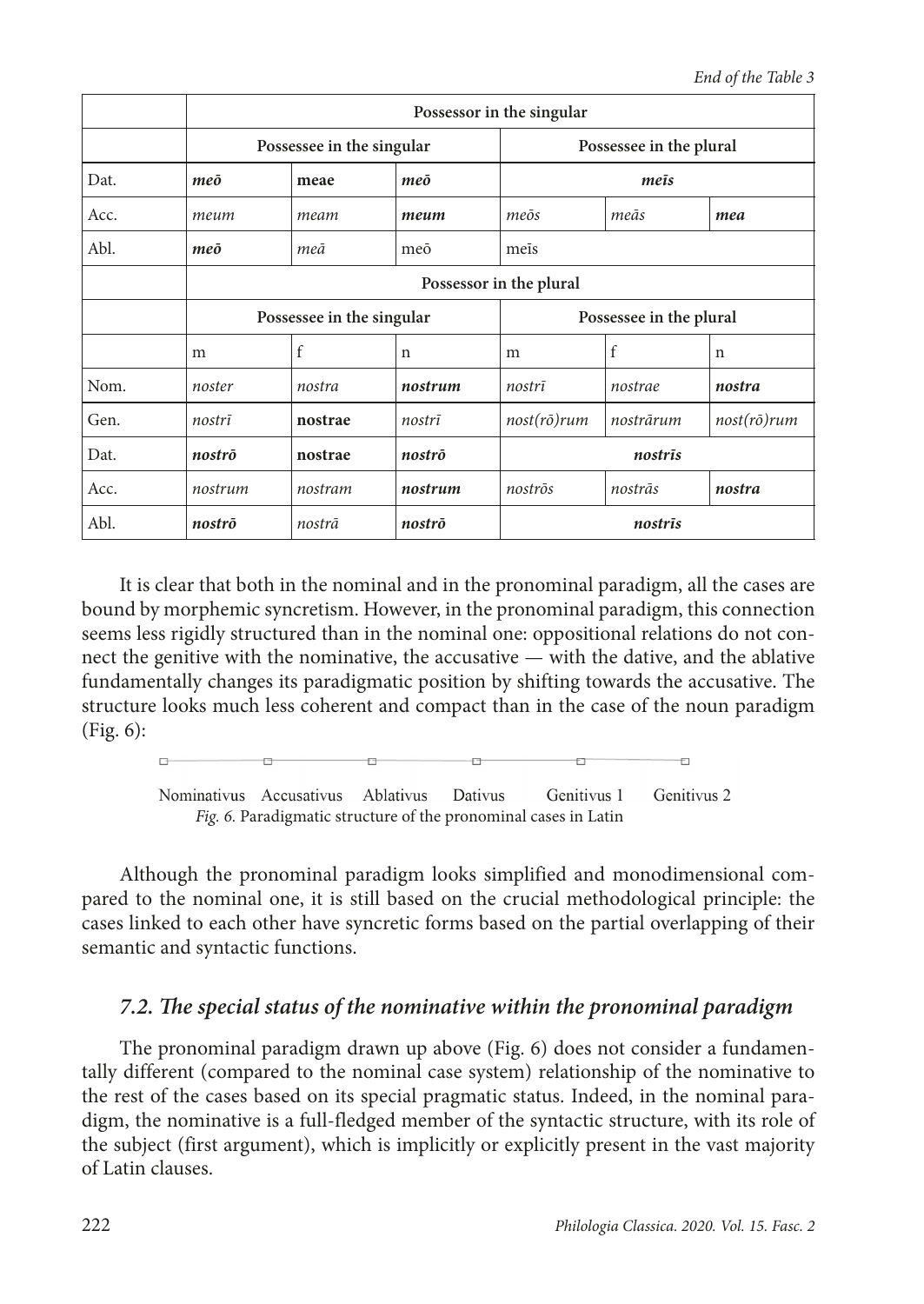On the contrary, personal pronouns in the nominative have a completely different semantic-pragmatic status: the forms *ego, tu, nos, vos* are not necessary to convey a pronominal subject, since this function belongs to the personal verb inflection, which is characteristic of the pro-drop languages Latin belongs to.

Personal pronouns in the nominative are not necessary participants of a minimal actant structure in Latin: the famous aphorism that ancient tradition attributes to Caesar *Veni, vidi, vici* (Sen. *Suas.* 2. 22) — does not require *ego*, as well as the proverb *Dum docemus, discimus* may perfectly do without *nos*. The use of the personal pronoun *ego* is possible in "*Veni, vidi, vici*", but it would function as a contrastive focus rather than as part of an unmarked affirmative sentence. It would mean "It's me, who came, saw and won" (*sc.* "me, not someone else"). This functional peculiarity is underlined by Sihler (1995, 370): "the so-called nom. of a personal pronoun is not a subject case but rather an emphatic or topicalizing particle like Fr. *moi 'as for me'*" (Sihler 1995, 370). 28

Because of its pragmatic rather than syntactic function, the nominative does not fit in with the classical definition of case (Blake 2001, 1). What is more, the nominative turned out to challenge our pronominal paradigm (Fig. 6) as morphologically related to the accusative due to the case syncretism, but syntactically opposed to all other cases. The problem, again, is solved by opening a "new dimension" (Fig. 7):



Figure 7 shows the syncretism Nom/Acc and the nominative's opposition to all other cases based on its pragmatic rather than syntactic nature.

It is worth mentioning that the replacement of the nominative by the accusative in the pronominal paradigm is historically determined. Latin has lost the old stems, which in the nominative plural differed from those in the oblique cases. Eventually, the accusative plural *nōs* and *vōs* started operating as the nominative (Tronsky 2001, 197). The secondary character of the nominative *nōs* and *vōs* was probably "fostered by the formal identity of nom. and acc. pl. in the nouns" (Sihler 1995, 381). In our opinion, the replacement could come about due to the similar syntactic functions of both cases in some constructions.29 As indicated in section 5, the accusative used to take over the primary function of the nominative in *Accusativus cum Infinitivo*, *Accusativus exclamationis,* and in the constructions with the impersonal verbs expressing repentance (*poenitet*), annoyance (*piget*), shame (*pudet*), disgust (*taedet*) (see ex. 1–3 in section 5).

<sup>28</sup> Cf. *ego veni* in Cicero's letter to Attic in which *ego* is in contrast with *frater*: *quae res se sic habet: ut veni in Arpinas, cum ad me frater venisset, in primis nobis sermo isque multus de te fuit; ex quo ego veni ad ea quae fueramus ego et tu inter nos de sorore in Tusculano locuti* (Cic*. Att*. 5. 1. 3).

<sup>&</sup>lt;sup>29</sup> The repertoire of such constructions has built up over time. On the expansion of the accusative in Late Latin, see Cennamo 2011, 170–171; Rovai 2012, 98–100.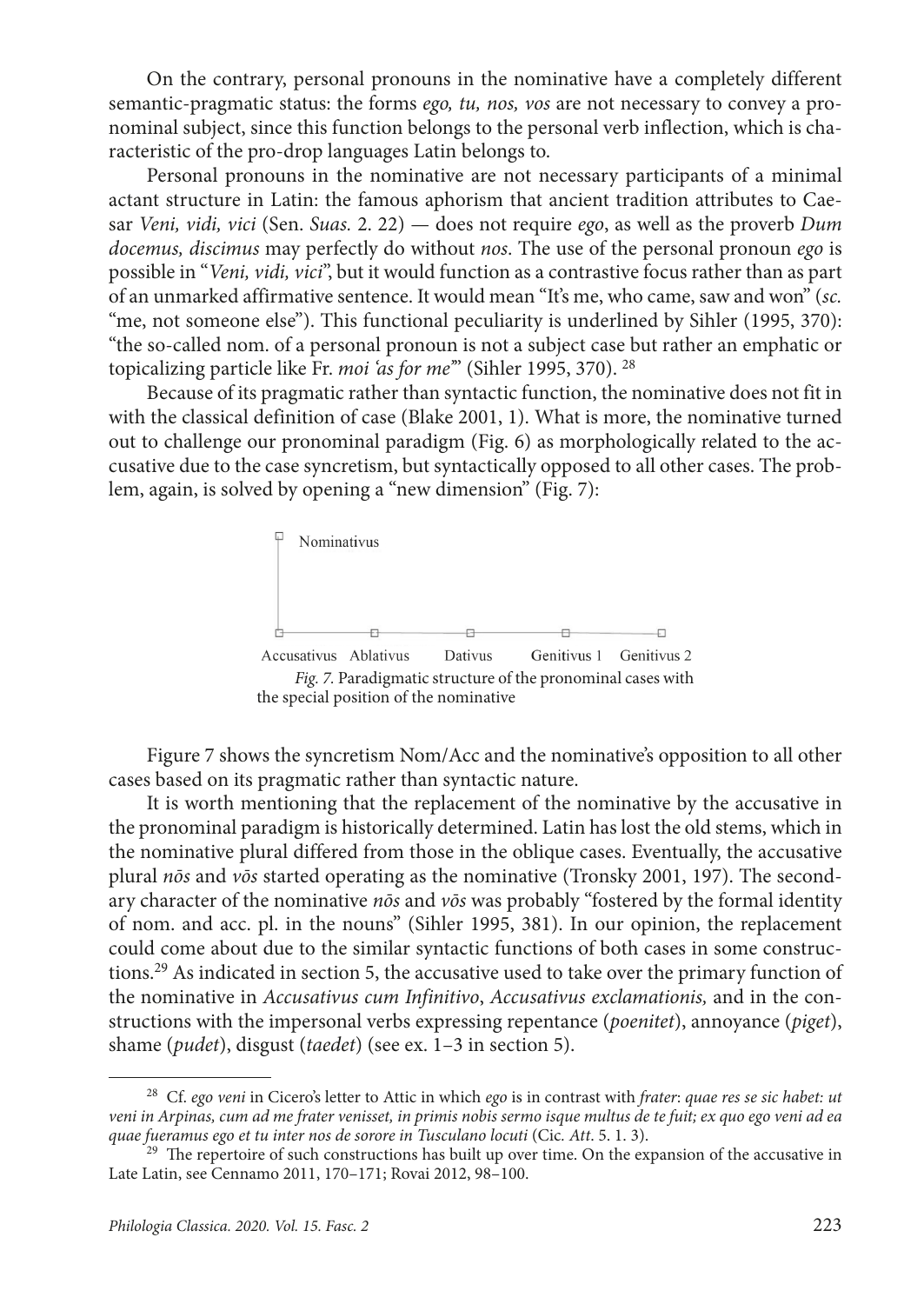As regards the syncretism of the accusative and ablative, it could come about due to the common semantics of direction, albeit with the opposite vectors, which is clear from the example:

(19) *Quasique anulum hunc ancillula tua abs te detulerit ad me.* (Plaut. *Mil.* 912)

#### *7.3. Pronominal cases and peculiarities of the genitive*

A considerable difference between the nominal and pronominal paradigms is also observed in the genitive.

In a number of languages, personal pronouns' genitive can convey possessiveness, either alongside or instead of possessive pronouns. In Ancient Greek, for example, the construction with the possessive pronoun (ἐμὸς πατήρ 'my father') served to express possession along with the personal pronoun in the genitive (πατήρ μου 'my father'). In Modern Greek, the possessive pronoun has been entirely replaced by the genitive (ο πατήρας μου 'my father').

In some languages, the ways of expressing possessiveness depend on the person: in Russian, possessiveness in the  $1<sup>st</sup>$  and  $2<sup>nd</sup>$  persons is expressed by the possessive pronouns ("моя/твоя книга" 'my/your book'), while in the  $3<sup>rd</sup>$  person — by the suppletive forms of the personal pronouns in the genitive ("его/ее/их книга" 'his/her/their book'). Notably, in Russian, the forms of the  $3<sup>rd</sup>$  person pronouns are syncretic. We will refer to this kind of syncretism as "transparadigmatic", since the overlapping forms occur in the paradigms of both personal and possessive pronouns, cf.: "увидел *ее*" 'I saw *her*' (Acc. Sg. f., personal pronoun) / "*ее* книга" '*her* book' (Gen. Sg. f, possessive pronoun).30 This observation is extremely significant because the transparadigmatic syncretism of personal and possessive pronouns occurs in Latin, too: *mei*/*tui*/*nostri*/*vestri* (Gen. 1) are in origin Gen. Sg., and *nostrum/ vestrum* (Gen. 2) — Gen. Pl. of the possessive pronouns (Sihler 1995, 376- 377, 381; Baldi 1999, 339-340). <sup>31</sup>It does not come as a surprise that the only neutralization of the genitive (i. e., neutralization Gen./Dat. f., such as *nostrae*32) is observed in the paradigm of possessive pronouns — in the paradigm of personal pronouns, the genitive forms may seem too "alien" to participate in neutralization.

Concerning the distribution of the genitive's functions, Arnold *et al.* (1997, 163) says that the possessive pronouns seem preferable compared to the personals' genitives even in the prepositional phrases like *meā gratiā* instead of *meī gratiā* 'for my sake'.33

Examples of the genitive 2 used in the possessive function are very few and almost always occur with *omnium*, e. g., *communis nostrum omnium patria* (Cic. *Fl.* 2. 5): in our opinion, the personal *nostrum* might be preferred to the possessive *nostra* due to the emphatic *omnium* with the similar ending and for the sake of chiasm. By contrast, in ex. (20)

<sup>30</sup> Similar syncretism can be observed in English, as is clear from the examples 'I saw *her*' and '*her*

<sup>&</sup>lt;sup>31</sup> In German, the lacking genitives of the 1<sup>st</sup> and  $2<sup>nd</sup>$  person pronouns are replaced by the possessive *meiner* and *deiner*, too. We are indebted to Michael Pozdnev for reminding us of this parallel.

<sup>&</sup>lt;sup>32</sup> Interestingly, the same neutralization is found in Russian "нашей" 'our's' (Gen/Dat. f.).<br><sup>33</sup> E.g., *hoc vide ut dormiunt pessuli pessumi nec* mea gratia *commovent se ocius* (Plaut. *Curc.* 154). In the database PHI-5, the ratio *meā gratiā* : *meī gratiā* is 4:1.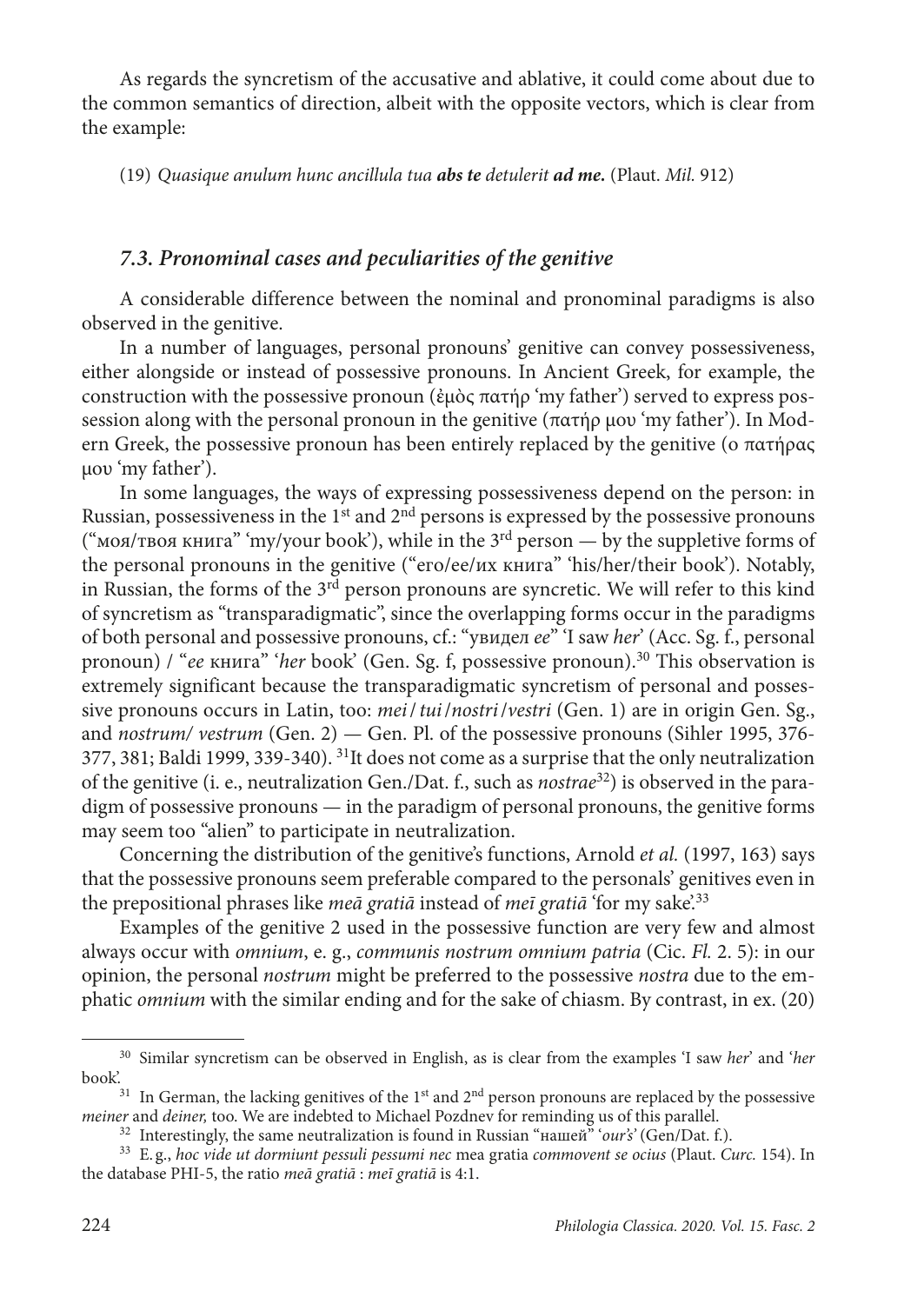*mei* goes as *Gen. obiectivus* rather than *Gen. possessivus*, since it is *mea* (the possessive proper) that conveys possessiveness here:

(20) *Patria o mei creatrix, patria o mea genetrix* (Catull. 63. 50).

From the above observations, it is clear that the functions of the genitive in the paradigm of personal pronouns are distributed in three forms:

- 1) the prototypical possessive function which determined the neutralization of the genitive and dative in the noun paradigm (see Fig. 3) shifts to the paradigm of possessive pronouns;
- 2) the partitive function (Gen. 2) belongs to the form which is possessive in origin and — what is important — functionally and semantically related to the ablative;<sup>34</sup>
- 3) the object functions that have much in common with the accusative functions are expressed by another form of the genitive (Gen. 1), also borrowed from the paradigm of possessive pronouns.

Thus, the genitive in the pronominal paradigm takes three positions that correspond to the three different, though originally related forms. It allows us to display the paradigmatic structure of personal pronouns while respecting the principle we had claimed before: any opposition within the case paradigm must be motivated by the syncretism of the related case forms (Fig. 8):



*Fig. 8.* Paradigmatic structure of the pronominal cases in view of peculiarities of the nominative and genitive

Figure 8 shows that the nominative is opposed to all other cases as "non-syntactic" or "emphatic" but syncretic with the accusative; the genitive is distributed over three different points on one line corresponding to the three forms which are possessive in origin.

It is essential that syncretism of the possessive pronouns in the dative and genitive holds together two independent paradigms related by kinship.<sup>35</sup>

This model's relevance is supported by sufficient evidence that "neighboring" cases with syncretic forms perform similar syntactic functions. Even cases that are not related by syncretism but located symmetrically on the rectangle's parallel lines also have partly overlapping semantic values. Let us look at the examples.

<sup>&</sup>lt;sup>34</sup> It is not accidental that the partitive semantics in Latin can be conveyed not only by the genitive, but also by the ablative with the preposition e/ex, cf.: *unus e nobis* = *unus nostrum* 'one of us'. About the semantic affinity of the genitive and ablative, see Woodcock 1959, 28; Luraghi 1987, 362–363.<br><sup>35</sup> Personal and possessive pronouns are reciprocally related: whereas the possessives take the stems

of the personal pronouns, the personals borrow some forms from the possessives (Sihler 1995, 376–377, 381–382).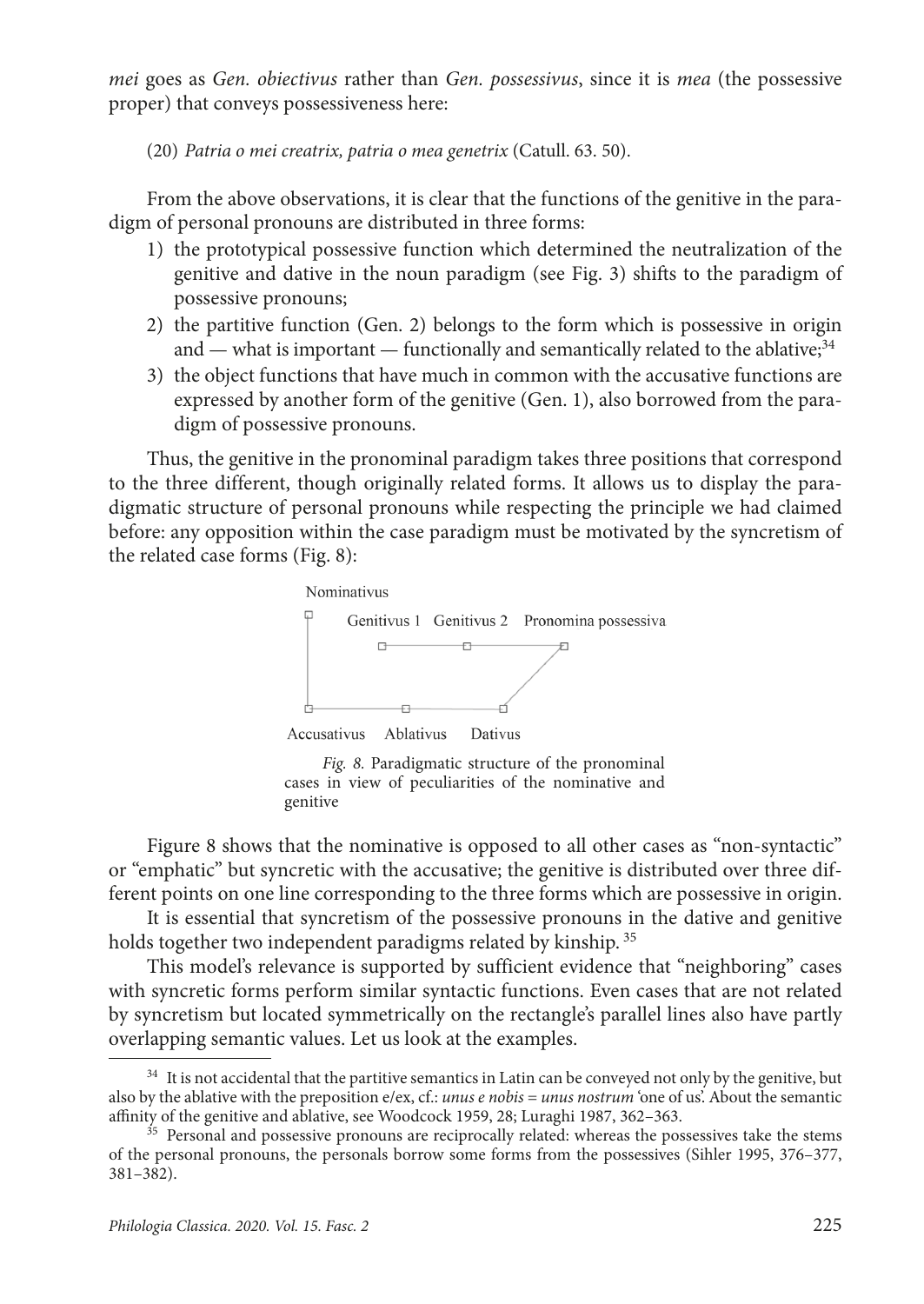The similar semantics of Nom/Acc and Dat/Abl has already been exemplified in section 5 (1–6).

The transparadigmatic syncretism of the genitive and dative, which holds together the pronominal paradigm, rests on the common semantics of possessiveness, cf. *Dativus possessivus* and *Pronomen possessivum*:

- (21) *Mihi est Menaechmo nomen.* (Plaut. *Men.* 1068)
- (22) *Cylindrus ego sum: non nosti nomen meum?* (Plaut. *Men.* 294)

The ablative and genitive 2 are also bound by the common semantic feature "ablativeness" which is syntactically conveyed by *Ablativus separationis* and *Genitivus partitivus*:

- (23) *Quisnam a nobis egreditur foras?* (Ter. *Haut.* 561)36
- (24) *Quem enim nostrum ille moriens apud Mantineam Epaminondas non delectat?* (Cic. *Fam.* 5. 12. 5)

The genitive 1 with its syntactic function *Genitivus obiectivus* is semantically related to the accusative: both are marked by the common feature "(direct) objectness".<sup>37</sup> Examples (25–26) show that the verb *memini* "to remember" can take complements both in the accusative and in the genitive:<sup>38</sup>

- (25) *Dic mihi, ecquid meministi tuom parentum nomina.* (Plaut. *Poen*. 1062)
- (26) *Faciam, ut mei memineris, dum vitam vivas.* (Plaut. *Pers*. 494)

It is worth stressing that the borrowed character of all genitive forms makes the pronominal paradigm significantly less coherent than the nominal one. There are no neutralizations between functionally similar accusative and genitive 1, as well as between the ablative and genitive 2; therefore, there are no oppositions between them in our model.

## **8. Conclusions**

In this study, we tried to discover an internal mechanism that brings the elements of a paradigm together, and to present a new model of the nominal and pronominal case paradigms in Latin. We pursued the idea that a drastic role in structuring a case paradigm

<sup>&</sup>lt;sup>36</sup> It is worth mentioning that animate nouns and personal pronouns are always used with the preposition *a/ab/abs* in *Ablativus separationis,* see Sobolevsky 1998, 144 (Соболевский С.И. Грамматика латинского языка. СПб., Алетейя, 1998). 37 Concerning direct and indirect objects, there is no consensus among scholars. Indeed, the verbs

with the same meaning may have the second argument both in the accusative and in the dative / genitive without any semantic difference (Woodcock 1959, 42; Pinkster 2015, 1192), e. g., *medeor tibi* (Dat.) vs. *sano te* (Acc.): in both examples, the second argument performs the syntactic function of direct complement, although expressed in different cases.

<sup>&</sup>lt;sup>38</sup> This genitive is traditionally called *Genitivus memoriae*. The semantic differences between the complements in *Genitivus memoriae* and the accusative are subtle. However, Pinkster suggests that the accusative is generally used with inanimate nouns while the genitive — with animate ones (Pinkster 2015, 118). Our examples (25) and (26) correspond to this assumption.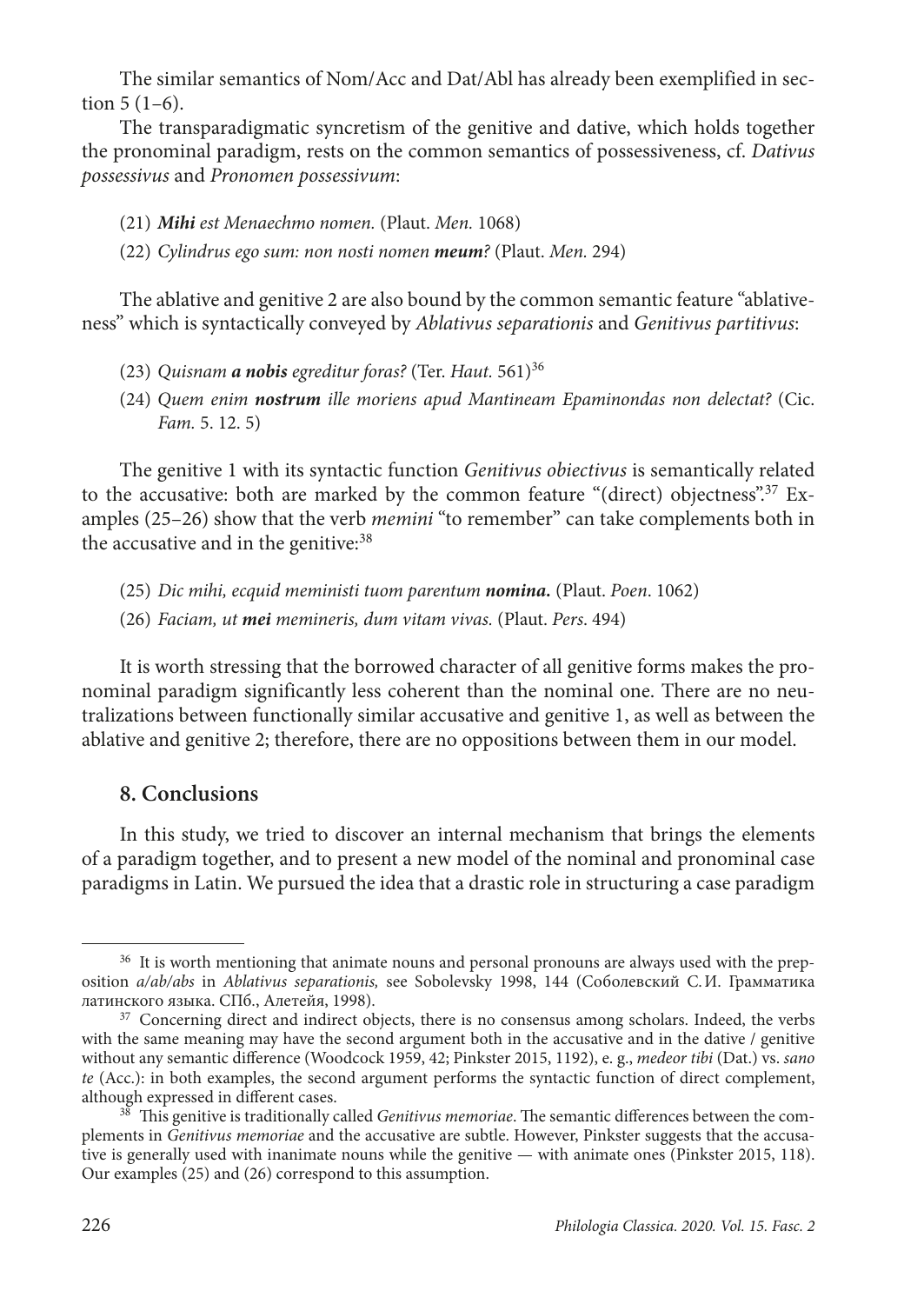belongs to morphemic syncretism, which is treated as a systemic phenomenon of morpheme neutralization rather than a result of the phonetic reduction.

Our particular focus was on the role of syncretism for gluing a paradigm and providing it with dynamic potential. We tried to highlight the importance and explanatory potential of the paradigmatic morphology as well as its objective character due to the fact that the paradigmatic analysis rests on the internal formal properties of language. In the case paradigm proposed in this study, the elements marked with the same endings necessarily take adjacent positions. There is a correlation between the similar forms and syntactic functions of the syncretic cases, which is supported by the examples from the Latin authors. Taking this as reference point, we established a formally motivated paradigmatic order of cases and singled out a set of semantic features that shape the case paradigm. What is more, the non-contradictory paradigmatic positions were found for both five core and two "marginal" cases — the vocative and locative.

The approach we have applied highlighted a fundamental discrepancy between the nominal and pronominal paradigms formed by partly different oppositions and syncretism. The crucial difference between pronominal and nominal cases appeared in the "non-syntactic" character of the pronominal nominative and borrowed nature of the originally possessive genitive forms. The main functions of the pronominal genitive turned out to be distributed among three different forms: the possessive function is given to the possessive pronouns, the partitive function — to the genitive 2, and the object functions — to the genitive 1. Thus, it can be argued that the pronominal paradigm is shaped by a kind of transparadigmatic syncretism, which determines its peculiarity compared to the nominal one.

Considering case syncretism in this way, we have drawn up the synchronic paradigmatic structure of the nominal and pronominal cases in Latin, grounded on a strictly formal analysis, which takes "paradigmatic" linguistics beyond purely logical impressionistic schemes.

#### **References**

- Arkadiev P.M. Cases in the World Languages, in: E.V.Muravchenko, A.Ch. Piperski, O.Ju. Shemanaeva (eds). *Linguistics for Everybody. Summer Linguistic Schools of 2007 and 2008*. Moscow, 2009, 59–71. (In Russian)
- Arnold T.K. *et al. "Bradley's Arnold" Latin Prose Composition*. New York, Aristide D.Caratzas, 1997.
- Baldi Ph. *The Foundations of Latin*. Berlin New York, Mouton de Gruyter, 1999.
- Baerman M. Case Syncretism, in: A. L. Malchukov, A. Spencer (eds). *The Oxford Handbook of Case*. Oxford, Oxford University Press, 2008, 219–230.
- Barðdal J., Kulikov L. Case in Decline, in: A.L.Malchukov, A. Spencer (eds). *The Oxford Handbook of Case*. Oxford, Oxford University Press, 2008, 470–478.
- Barwick K.Rec. E. Sittig, *Das Alter der Anordnung unserer Kasus und der Ursprung ihrer Bezeichnung als 'Fälle'*. Stuttgart, Kohlhammer, 1931. *Gnomon* 1933, 9 (11), 587–594.
- Blake B.J. *Case.* Cambridge, Cambridge University Press, 2 2001.
- Blake B.J. History of the Research on Case, in: A.L.Malchukov, A. Spencer (eds). *The Oxford Handbook of Case*. Oxford, Oxford University Press, 2008, 13–26.
- Calboli G. The Development of Latin (Cases and Infinitive), in: H.Pinkster (ed.) *Latin Linguistics and Linguistic Theory*. Amsterdam, John Benjamins, 1983, 41–58.
- Carvalho P. Le système des cas latins, in: H.Pinkster (ed.) *Latin linguistics and linguistic theory.* Amsterdam, John Benjamins, 1983, 59–71.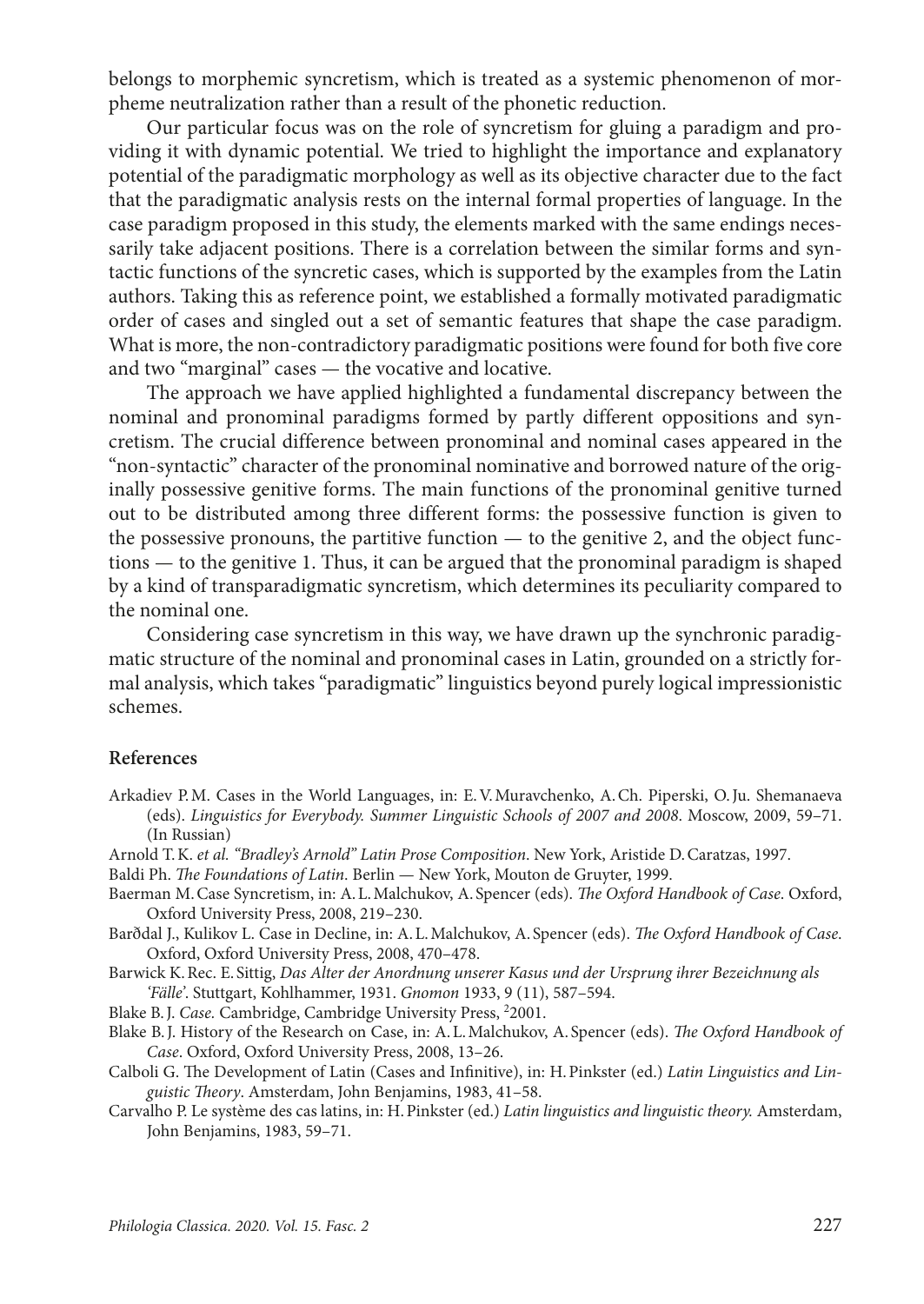- Cennamo M. Impersonal Constructions and Accusative Subjects in Late Latin, in: A.Malchukov, A. Siewerska (eds). *Impersonal Constructions: A Cross-Linguistic Perspective*, Amsterdam, John Benjamins, 2011, 169–189.
- Coleman R. The assessment of paradigm stability: Some Indo-European case studies, in: F.Plank (ed.) *Paradigms: The Economy of Inflection*. Berlin — New York, Mouton de Gruyter, 1991, 197–210.
- Comrie B. Form and function in identifying cases, in: F.Plank (ed.) *Paradigms: The Economy of Inflection*. Berlin — New York, Mouton de Gruyter, 1991, 41–56.
- McCreight K., Chvany C.V. Geometric representation of paradigms in a modular theory of grammar, in: F.Plank (ed.) *Paradigms: The Economy of Inflection*. Berlin — New York, Mouton de Gruyter, 1991, 91–112.
- Daniel M., Spencer, A.The Vocative An Outlier Case, in: A.L.Malchukov, A. Spencer (eds). *The Oxford Handbook of Case*. Oxford, Oxford University Press, 2008, 626–634.
- Gamkrelidze T.V., Ivanov Vyach. Vs. *Indoeuropean Language and People*. Vol. 1. Tbilisi, Izdatel'stvo Tbilisskogo Universiteta, 1984. (In Russian)
- Gvozdanovic J. Syncretism and the paradigmatic patterning of grammatical meaning, in: F.Plank (ed.) *Paradigms: The Economy of Inflection*. Berlin — New York, Mouton de Gruyter, 1991, 135–160.
- Hofmann J.B., Szantyr A. *Lateinische Syntax und Stilistik.* Teil 2. Bd. 2. München, C.H.Beck Verlag, 1972.
- Ivanov V'ach. Vs. The Linguistic Path of Roman Jakobson, in: *Roman Jakobson. Selected works.* Mosсow, 1985, 5–29. (In Russian)
- Jakobson R.O. To the General Case Study, in: *Roman Jakobson. Selected works.* Moscow, 1985a, 176–197. (In Russian)
- Jakobson R.O. Morphological Observations on Slavic Declension, in: *Roman Jakobson. Selected works.* Moscow, 1985b, 176–197. (In Russian)
- Kazansky N.N. On the Reconstruction of the PIE Category of Case, in: A.V.Desnitskaia (ed.) *Current Issues of Comparative Linguistics*. Leningrad, Nauka Publ., 1989, 115–130. (In Russian)
- Kazansky N.N. Rec. Willi 2018. *Voprosy Jazykoznanija* 2019, 4, 137–154. (In Russian)
- Kennedy B.H. *The Shorter Latin Primer.* Revised by J.Mountford. London, Longman, 7 1972.
- Luraghi S. Patterns of Case Syncretism in Indo-European Languages, in: A.G.Ramat, O.Carruba, G.Bernini (eds). *Papers from the 7th International Conference on Historical Linguistics.* Amsterdam — Philadelphia: John Benjamins Publishing Company, 1987, 355–372.
- Luraghi S. Paradigm size, possible syncretism, and the use of adpositions with cases in flective languages, in: F.Plank (ed.) *Paradigms: The Economy of Inflection*. Berlin — New York, Mouton de Gruyter, 1991, 57–74.
- Luraghi S. Syncretism and Classification of Semantic Roles. *Sprachtypologie und Universalienforschung* 2001, 54 (1), 35–51.
- Pertsov N.V. *Invariants in Russian Inflection.* Moscow, Iazyki russkoi kul'tury Publ., 2001. (In Russian)
- Plank F. Rasmus Rask's dilemma, in: F.Plank (ed.) *Paradigms: The Economy of Inflection*. Berlin New York, Mouton de Gruyter, 1991, 161–196.
- Pinkster H. *Oxford Latin Syntax.* Oxford, Oxford University Press, 2015.
- Pozdniakov K.I. Micro-Morphology or Morphology of a Paradigm? *Iazyk i rechevaia deiatel'nost'* 2003, 5, 22–58. (In Russian)
- Pozdniakov K.I. About Nature and Functions of Non-Morphemic Signs. *Voprosy Iazykoznaniia* 2009, 6, 35–64. (In Russian)
- Rovai F. Between Feminine Singular and Neuter Plural: Re-analysis Patterns. *Transactions of the Philological Society* 2012, 110 (1), 94–121.
- Royal W.A. *Treatise on Latin Cases and Analysis.* New York, Sheldon and Company; Wake Forest, North Carolina, J. S.Purifoy, 1860.
- de Saussure F. *Works on Linguistics*, Moscow, Progress Publ., 1977. (In Russian)
- Serbat G. *Cas et fonctions*. Paris, Presses Universitaires de France, 1981a.
- Serbat G. Le système des cas est-il systèmatique? *Revue des Etudes Latines* 1981b, 59, 298–317.
- Serbat G. Le syncrétisme des cas: Quelques réflexions, in: G.Calboli (ed.) *Subordination and Other Topics in Latin. Proceedings of the Third Colloquium on Latin Linguistics, Bologna, 1–5 April 1985.* Amsterdam — Philadelphia, John Benjamins Publishing Company, 1989, 273–288.
- Sihler A.L. *New Comparative Grammar of Greek and Latin.* New York, Oxford, Oxford University Press, 1995.